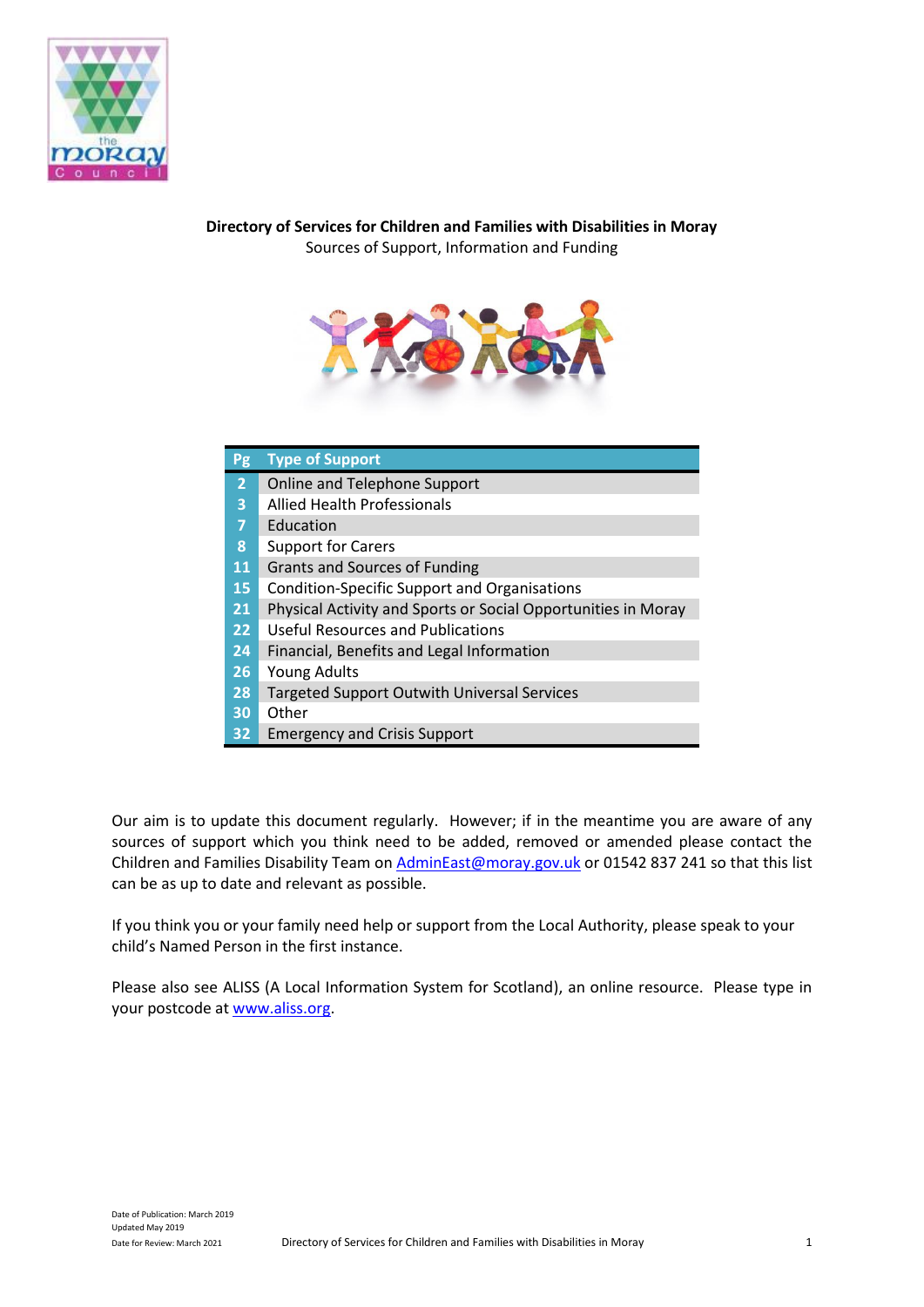| <b>Online and Telephone Support</b> |                                                                                                                                                                                                                                     |
|-------------------------------------|-------------------------------------------------------------------------------------------------------------------------------------------------------------------------------------------------------------------------------------|
| ADHD / ASD UK Community<br>Support  | Facebook - Closed Group for Parents<br>Online Social Media community and discussion forum in relation to ADHD and<br>Autism Spectrum Disorders                                                                                      |
| Asperger's and ASD<br>Online Forum  | www.asd-forum.org.uk<br>Online community and discussion forum                                                                                                                                                                       |
| Autism Mums Tips and Ideas          | Facebook page and closed Facebook group which families have found very helpful<br>and supportive.                                                                                                                                   |
|                                     | www.children1st.org.uk/help-for-families/parentline-scotland<br>National Parentline 08000 28 22 33                                                                                                                                  |
| Children 1 <sup>st</sup> Parentline | Whatever it is that affects your family, you can talk it over with us. We'll listen to<br>you with kindness, give you time to think things through and support you.                                                                 |
|                                     | www.contact.org.uk 0131 659 2930<br>Helpline 0808 808 3555                                                                                                                                                                          |
| Contact                             | We support families with the best possible guidance and information. We bring<br>families together to support each other. And we help families to campaign,<br>volunteer and fundraise to improve life for themselves and others.   |
|                                     | www.enable.org.uk<br>0300 200 101<br>Moray - Anne Speake 01343 870 178                                                                                                                                                              |
| <b>Enable Scotland</b>              | We are a Scottish charity, working for an equal society for every person who has a<br>learning disability.                                                                                                                          |
|                                     | Whether you, a family member or someone you care for has a learning disability,<br>we're here for you. We're here to listen. We're here to support. We're here to<br>help you speak up and be heard - wherever you are in Scotland. |
|                                     | Facebook                                                                                                                                                                                                                            |
| Hope for HIE                        | This is an online forum of parents and carers for children with the brain injury<br>Hypoxic Ischemic Encephalopathy (HIE).                                                                                                          |
| The Mighty                          | www.themighty.com<br>The Mighty is a digital health community created to empower and connect people<br>facing health challenges and disabilities.                                                                                   |
|                                     | www.scottishautism.org/services-support/support-families/online-support-right-<br>click                                                                                                                                             |
| Scottish Autism Right Click         | Right Click is for parents or carers of individuals on the autism spectrum who are<br>in particular need of information and support.                                                                                                |
|                                     | Our experience tells us that this is often when a child is newly or recently<br>diagnosed or when they are coming up to a major personal or environmental<br>transition and so we have developed our programs accordingly.          |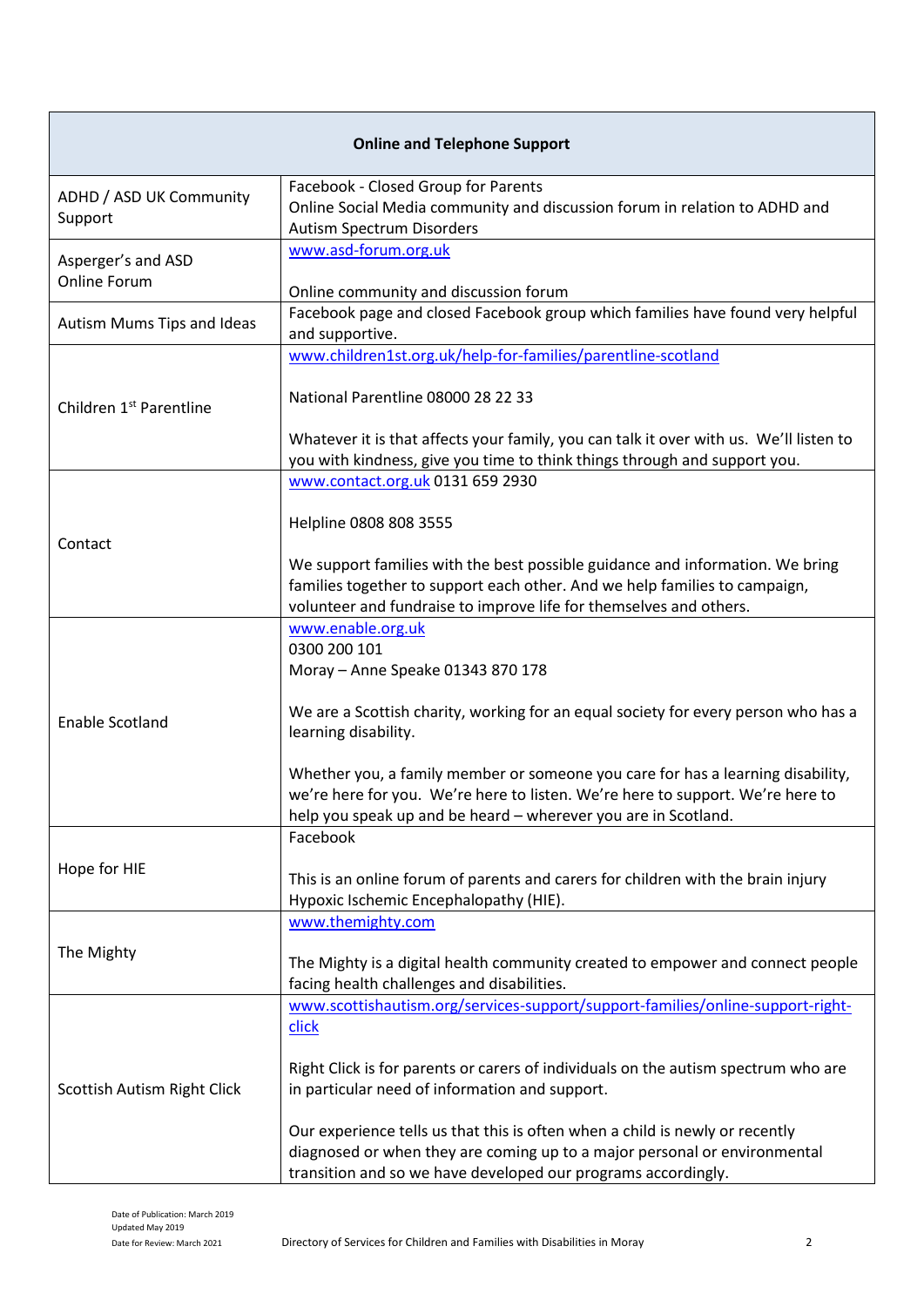| <b>Allied Health Professionals</b> |                                                                                                                                                                                                                                                                                                                                                                                                                                                                                             |  |
|------------------------------------|---------------------------------------------------------------------------------------------------------------------------------------------------------------------------------------------------------------------------------------------------------------------------------------------------------------------------------------------------------------------------------------------------------------------------------------------------------------------------------------------|--|
|                                    | Department of Speech and Language Therapy<br>Glassgreen Centre<br>2 Thornhill Drive<br>Elgin<br><b>IV30 6GQ</b><br>Tel: 01343 553 100<br>e-mail: grampian.sltmoray@nhs.net                                                                                                                                                                                                                                                                                                                  |  |
| Speech and Language Therapy        | The Moray Speech and Language Therapy Service may see children and adults with<br>a speech, language, communication, voice or swallowing difficulty.                                                                                                                                                                                                                                                                                                                                        |  |
|                                    | We offer assessment, support and management of these difficulties and base our<br>care on understanding each individual; their environment, lifestyle, needs and<br>wishes.                                                                                                                                                                                                                                                                                                                 |  |
|                                    | People who access the service can be seen in health centres, schools, nurseries,<br>homes, hospitals or day centres.                                                                                                                                                                                                                                                                                                                                                                        |  |
|                                    | We operate an Open-Referral System. This means that as well as receiving referrals<br>from GPs and other Health Care Professionals, you can also contact us directly.                                                                                                                                                                                                                                                                                                                       |  |
|                                    | <b>Paediatric Occupational Therapists</b><br><b>Cherry Tree Therapy Centre</b><br>Dr Gray's Hospital                                                                                                                                                                                                                                                                                                                                                                                        |  |
|                                    | 01343 567 365                                                                                                                                                                                                                                                                                                                                                                                                                                                                               |  |
|                                    | The Paediatric Occupational Therapy team enable children to improve their<br>independence in practical daily tasks, such as self-care (dressing, eating), work<br>(handwriting, PE), and leisure (play). In addition, adapting or altering a child's<br>environment by using equipment or strategies to maximise functional<br>independence.                                                                                                                                                |  |
| Paediatric Occupational<br>Therapy | Within Paediatric Occupational Therapy, assessment can be carried out on a child's<br>sensory and motor skills and how this affects their daily life and independence. If<br>appropriate, regular treatment can be provided aimed at improving a child's<br>development leading to an improvement in functional skills. Therapy programmes<br>for school and home, recommending activities and strategies to incorporate into<br>the child's daily activities can form part of intervention |  |
|                                    | Occupational Therapists can see children in community settings such as playgroups<br>or schools, within the home environment or at the Occupational Therapy<br>department.                                                                                                                                                                                                                                                                                                                  |  |
|                                    | We operate an Open-Referral System. This means that as well as receiving referrals<br>from GPs and other Health Care Professionals, you can also contact us directly.                                                                                                                                                                                                                                                                                                                       |  |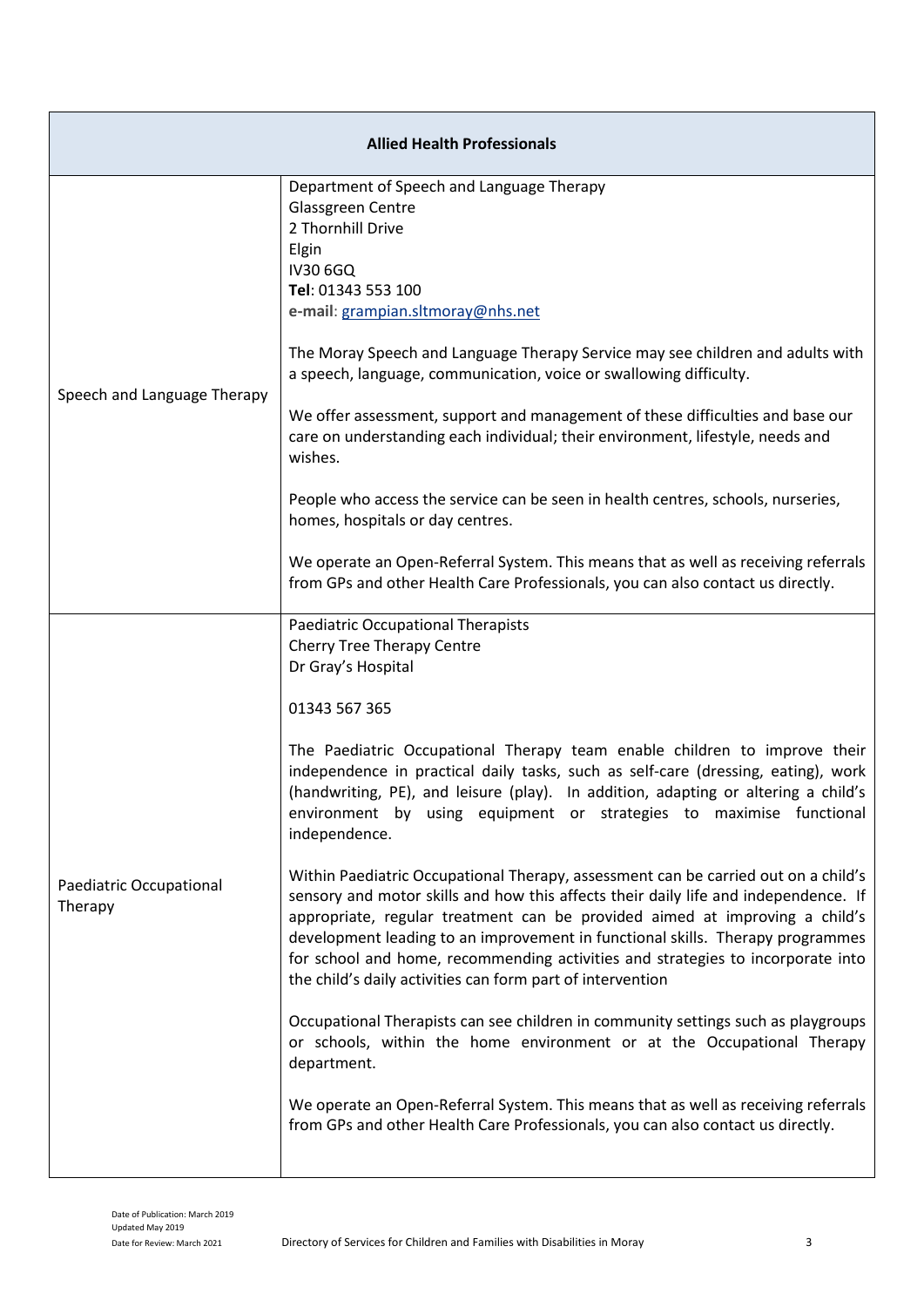|                                                              | Paediatric Physiotherapy Team                                                                                                                                                                                                                                                                                                                                                                                                                                                                                          |
|--------------------------------------------------------------|------------------------------------------------------------------------------------------------------------------------------------------------------------------------------------------------------------------------------------------------------------------------------------------------------------------------------------------------------------------------------------------------------------------------------------------------------------------------------------------------------------------------|
|                                                              | <b>Cherry Tree Therapy Centre</b>                                                                                                                                                                                                                                                                                                                                                                                                                                                                                      |
|                                                              | Dr Gray's Hospital                                                                                                                                                                                                                                                                                                                                                                                                                                                                                                     |
|                                                              |                                                                                                                                                                                                                                                                                                                                                                                                                                                                                                                        |
|                                                              | 01343 567 368                                                                                                                                                                                                                                                                                                                                                                                                                                                                                                          |
| Paediatric Physiotherapy                                     | Physiotherapists can offer assessments, as necessary, if your child has movement<br>related problems. In general, a paediatric physiotherapist is involved in the<br>assessment, treatment and physical management of children with movement<br>related problems. They have a detailed knowledge of the normal and abnormal<br>development of children, an understanding of the illnesses and conditions that can<br>affect children and use a variety of treatment techniques to help maximise their<br>independence. |
|                                                              | Through the medium of play and exercise programmes, the physiotherapist aims<br>to guide the child through the various stages of development. If necessary, special<br>equipment and furniture may be used in conjunction with the physiotherapy<br>activities.                                                                                                                                                                                                                                                        |
|                                                              | It is preferable to see children as early as possible as early intervention improves<br>functioning therefore decreasing the need for intervention later in life.                                                                                                                                                                                                                                                                                                                                                      |
|                                                              | We operate an Open-Referral System. This means that as well as receiving referrals<br>from GPs and other Health Care Professionals, you can also contact us directly.                                                                                                                                                                                                                                                                                                                                                  |
|                                                              | <b>Access Care Team</b>                                                                                                                                                                                                                                                                                                                                                                                                                                                                                                |
|                                                              | 01343 563 999<br>www.moray.gov.uk/moray_standard/page_39827.html                                                                                                                                                                                                                                                                                                                                                                                                                                                       |
| <b>Community Occupational</b><br>Therapy                     | Our team of Community Occupational Therapists and Occupational Assistants<br>provide support and solutions to functional difficulties you may be experiencing in<br>your home. This could be as simple as putting on socks or making your home<br>wheelchair accessible.                                                                                                                                                                                                                                               |
|                                                              | All enquiries will be managed by our Access Care Team based on our eligibility<br>criteria. They can offer information, advice and arrange a care assessment.                                                                                                                                                                                                                                                                                                                                                          |
|                                                              | The Rowan Centre, Elgin                                                                                                                                                                                                                                                                                                                                                                                                                                                                                                |
|                                                              | 01343 553 111                                                                                                                                                                                                                                                                                                                                                                                                                                                                                                          |
| <b>Child and Adolescent Mental</b><br>Health Service (CAMHS) | A support service for all agencies working with children and young people around<br>mental health issues and a multi-disciplinary assessment and treatment service for<br>children and young people, their families and carers.                                                                                                                                                                                                                                                                                        |
| <b>Occupational Therapy Sensory</b><br>Workshops             | Paediatric Occupational Therapy run regular Sensory Workshops where parents of<br>children with sensory or processing difficulties can try out some equipment and<br>sensory items.                                                                                                                                                                                                                                                                                                                                    |
|                                                              | Parents can self-refer via Occupational Therapy 01343 567 244 / 01343 567 365                                                                                                                                                                                                                                                                                                                                                                                                                                          |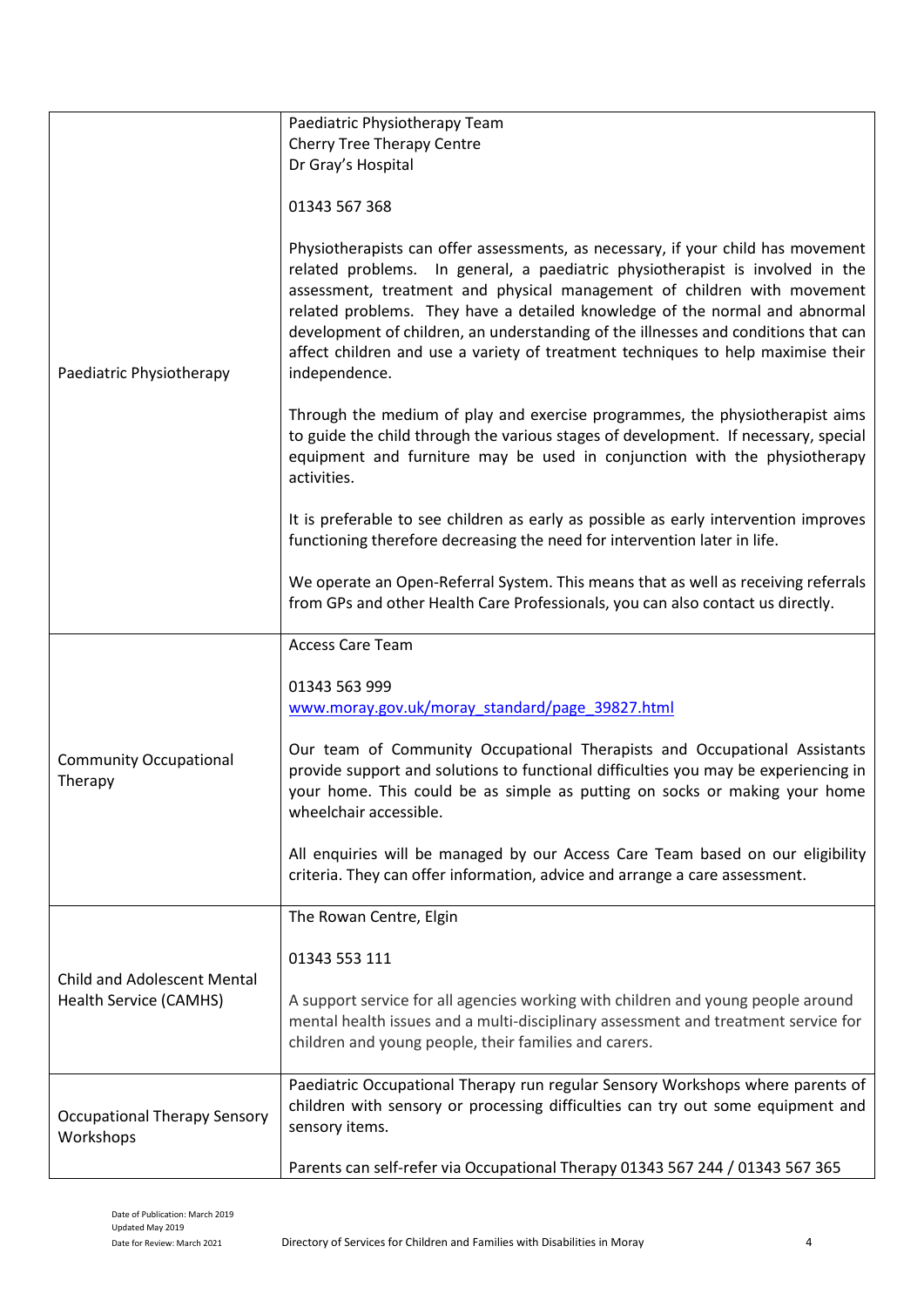| Moray Interagency<br>Developmental Assessment<br>and Support<br>(MIDAS) | Heather Mustard - Children & Young Persons Team Lead<br>01343 559875<br>Email: heather.mustard@nhs.net<br>MIDAS is a service for the families of pre-school children with complex needs who<br>require support from a number of professionals. The key aim of MIDAS is to ensure<br>the support families receive is as "joined up" and as responsive as possible. MIDAS<br>places the child and family at the heart of all its processes.<br>Where children have very complex needs, families can often find themselves in a<br>stressful situation. The systems operated by the different professionals can be<br>confusing and the number of appointments can be overwhelming. Sometimes,<br>professionals are unaware of who else might be involved in the child's case.<br>Therefore MIDAS offers the following:<br>An understandable structure for appointments and meetings<br>٠<br>A system for professionals to come together with parents to discuss and plan<br>٠<br>for a child's needs |
|-------------------------------------------------------------------------|----------------------------------------------------------------------------------------------------------------------------------------------------------------------------------------------------------------------------------------------------------------------------------------------------------------------------------------------------------------------------------------------------------------------------------------------------------------------------------------------------------------------------------------------------------------------------------------------------------------------------------------------------------------------------------------------------------------------------------------------------------------------------------------------------------------------------------------------------------------------------------------------------------------------------------------------------------------------------------------------------|
|                                                                         | A named professional contact who, as the Professional Lead, liaises with other<br>professionals on the parents' behalf.                                                                                                                                                                                                                                                                                                                                                                                                                                                                                                                                                                                                                                                                                                                                                                                                                                                                            |
|                                                                         | Heather Mustard - Children & Young Persons Team Lead<br>01343 559875<br>Email: heather.mustard@nhs.net<br>ADAPT is multi-disciplinary team who are responsible for diagnosing children with<br>ASD/Autism in Moray. The team involved in the pathway are:<br>- Consultant in Child Psychiatry<br>- Speech and Language Therapists<br>- Paediatric Occupational Therapist<br>- Educational Psychologist<br>- Principal Teachers of Autism<br>- Paediatrician                                                                                                                                                                                                                                                                                                                                                                                                                                                                                                                                        |
| Autism Diagnostic Assessment<br>Pathway Team<br>(ADAPT)                 | The ADAPT process collates reports and information from all health and<br>educational professionals involved with the child and their family. This may include<br>reports from nurseries, teachers, health visitors, speech and language,<br>occupational therapy etc.                                                                                                                                                                                                                                                                                                                                                                                                                                                                                                                                                                                                                                                                                                                             |
|                                                                         | Once the reports and any required assessments are completed and collated, the<br>multi-disciplinary team will discuss and liaise with the child's nursery/class<br>teacher/named person before hopefully being able to make a decision around<br>diagnosis.                                                                                                                                                                                                                                                                                                                                                                                                                                                                                                                                                                                                                                                                                                                                        |
|                                                                         | Referral to this pathway can be made by any health professional, named person or<br>even parents themselves.                                                                                                                                                                                                                                                                                                                                                                                                                                                                                                                                                                                                                                                                                                                                                                                                                                                                                       |
|                                                                         | However, ADAPT will not be the only way that children in Moray can receive a<br>diagnosis of ASD. It is sometimes necessary for a child with complex presentation<br>to be seen and assessed by the Rowan Centre or Paediatrics.                                                                                                                                                                                                                                                                                                                                                                                                                                                                                                                                                                                                                                                                                                                                                                   |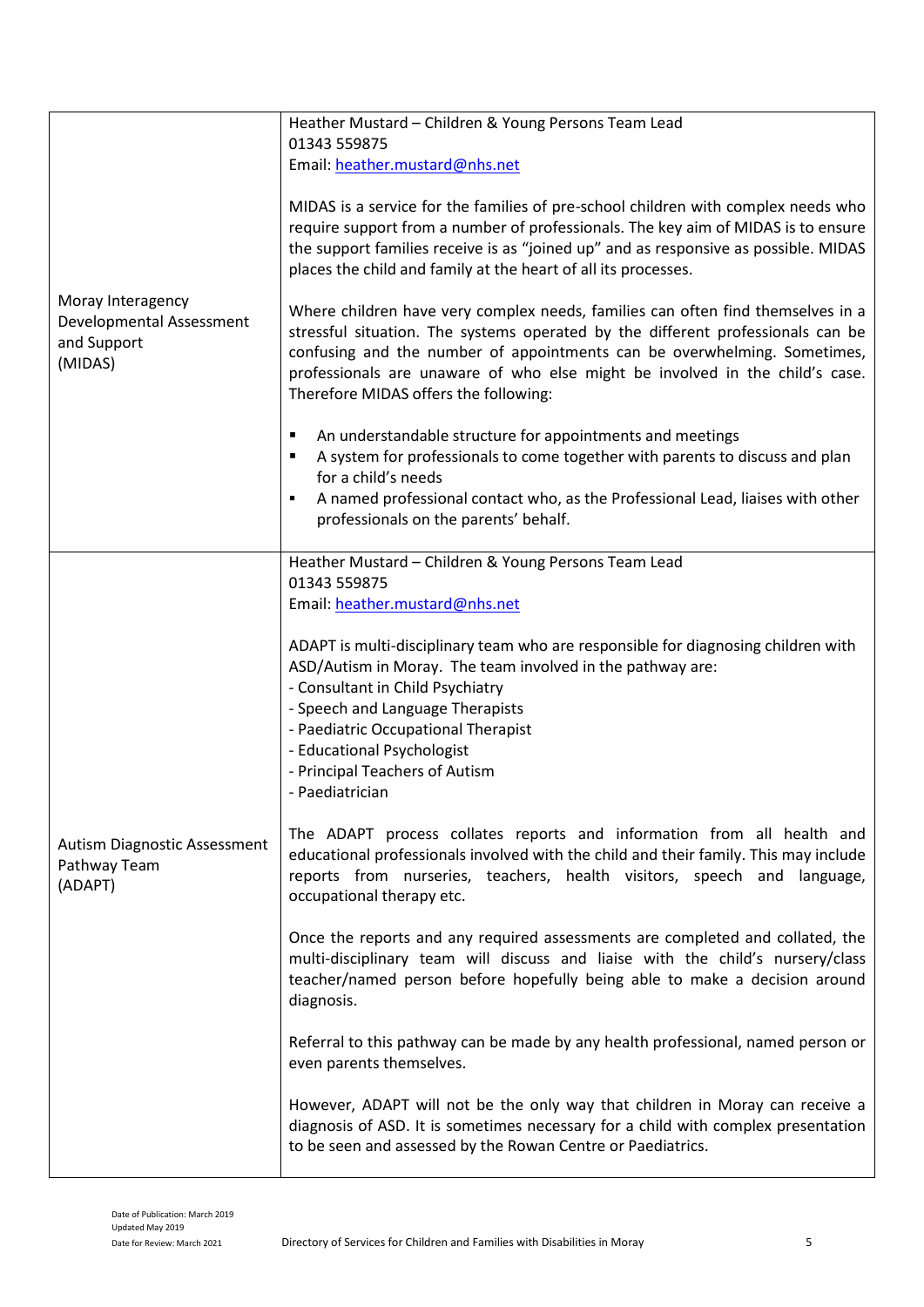|                             | www.child-smile.org.uk                                                                                                                                                                             |
|-----------------------------|----------------------------------------------------------------------------------------------------------------------------------------------------------------------------------------------------|
| Child Smile<br>NHS Scotland | Good oral health in childhood means healthy teeth and gums throughout life. Child<br>Smile is working to ensure all children, regardless of income or background, have<br>the best possible start. |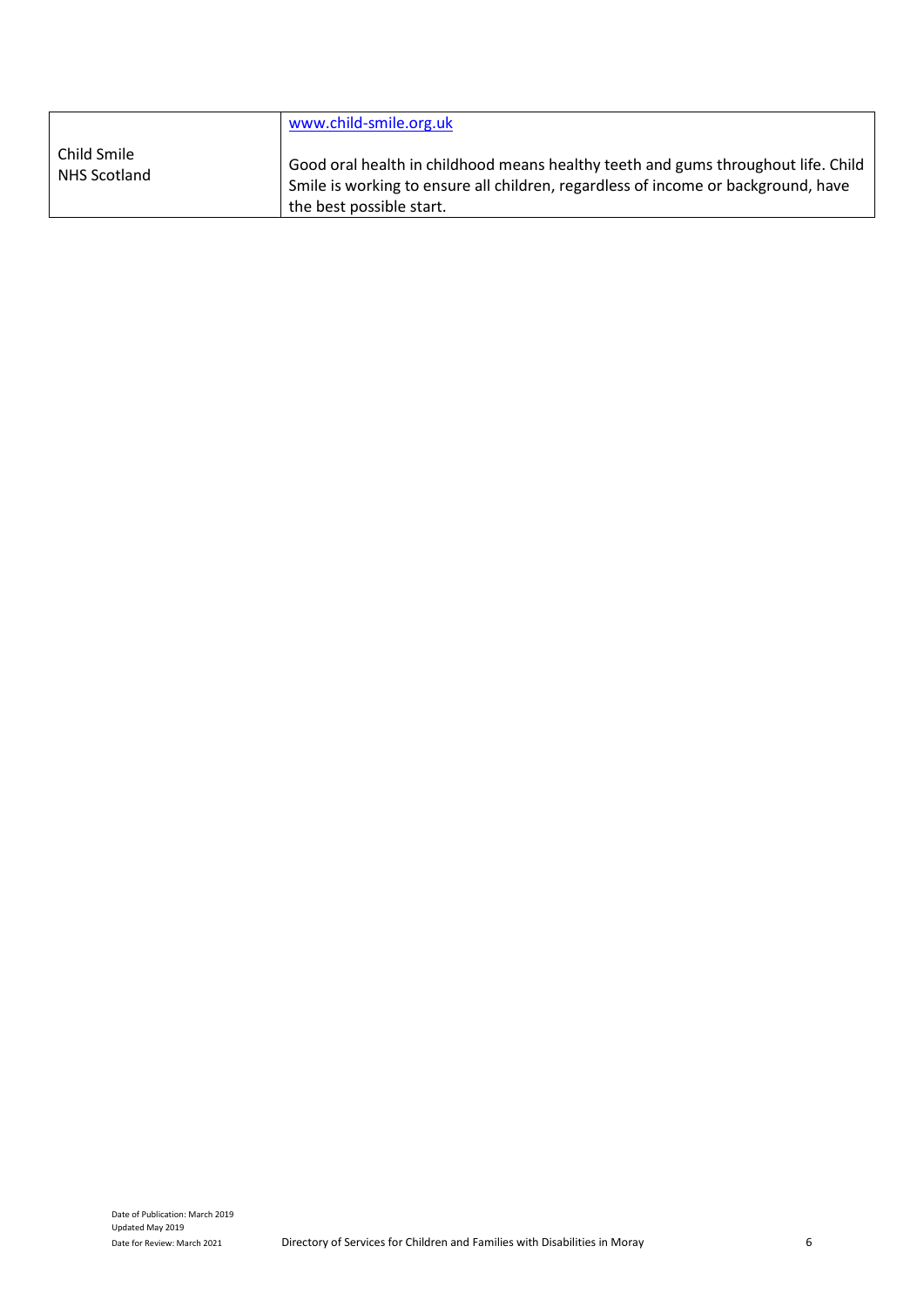| <b>Education and Communication</b>   |                                                                                     |  |
|--------------------------------------|-------------------------------------------------------------------------------------|--|
|                                      | www.callscotland.org.uk/home/                                                       |  |
| <b>CALL Scotland</b>                 | 0131 651 6236                                                                       |  |
| Communication, Access,               |                                                                                     |  |
| Literacy and Learning                | We help children and young people across Scotland to overcome disability and        |  |
|                                      | barriers to learning created by their environment, and to fulfil their potential.   |  |
|                                      | Isla Dickinson                                                                      |  |
|                                      | <b>Beechbrae Education Centre</b>                                                   |  |
| <b>Early Years Education Service</b> | 01343 557 900                                                                       |  |
|                                      |                                                                                     |  |
|                                      | Support for children in Nursery and early Primary School who require additional     |  |
|                                      | support for a number of reasons.                                                    |  |
|                                      | 01343 541 335                                                                       |  |
|                                      |                                                                                     |  |
| <b>Earth Time</b>                    | Earth Time is a charitable company who provide an assortment of exciting,           |  |
|                                      | creative, woodland/nature based and environmentally themed experiences for all      |  |
|                                      | ages and abilities. Speak to your child's school in the first instance.             |  |
|                                      | www.moray.gov.uk/moray_standard/page_55663.html                                     |  |
|                                      |                                                                                     |  |
|                                      | 01343 550 999                                                                       |  |
|                                      | The Educational Psychology Service (EPS) is a team of registered psychologists who  |  |
|                                      | work with parents/carers, school staff and other professionals to help children and |  |
| <b>Educational Psychology</b>        | young people make the most of their education and to reduce the barriers that       |  |
| Services                             | they may face.                                                                      |  |
|                                      |                                                                                     |  |
|                                      | Our aims include enhancing social inclusion, social and emotional well-being of     |  |
|                                      | young people and families, and raising attainment.  As a local authority in         |  |
|                                      | Scotland, we have a statutory duty to meet the needs of children and young          |  |
|                                      | people with additional support needs.                                               |  |
|                                      | www.enquire.org.uk                                                                  |  |
|                                      |                                                                                     |  |
| Enquire                              | Helpline 0345 123 2303                                                              |  |
|                                      |                                                                                     |  |
|                                      | Scottish advice service for Additional Support for Learning                         |  |
|                                      | Each school in Moray has a Home School Link Worker linked to their pupils.          |  |
| Home School Link Workers             |                                                                                     |  |
|                                      | Please speak to your child's school to find out more about the Home School Link     |  |
|                                      | Worker assigned to them and what support or information the can offer.              |  |
|                                      | http://www.moray.gov.uk/moray_standard/page_53352.html                              |  |
|                                      | The Autism Development Team supports the needs of children and young people         |  |
|                                      | with an Autistic Spectrum Disorder (ASD) or a social communication disorder who     |  |
|                                      | are being educated in Moray.                                                        |  |
| Moray Autism Service                 |                                                                                     |  |
|                                      | The team is available for pre-school to secondary age pupils as well as their       |  |
|                                      | teachers and families/carers. Specialist staff provide advice to pupils who have    |  |
|                                      | been referred and can work with them as individuals or in small groups.             |  |
|                                      |                                                                                     |  |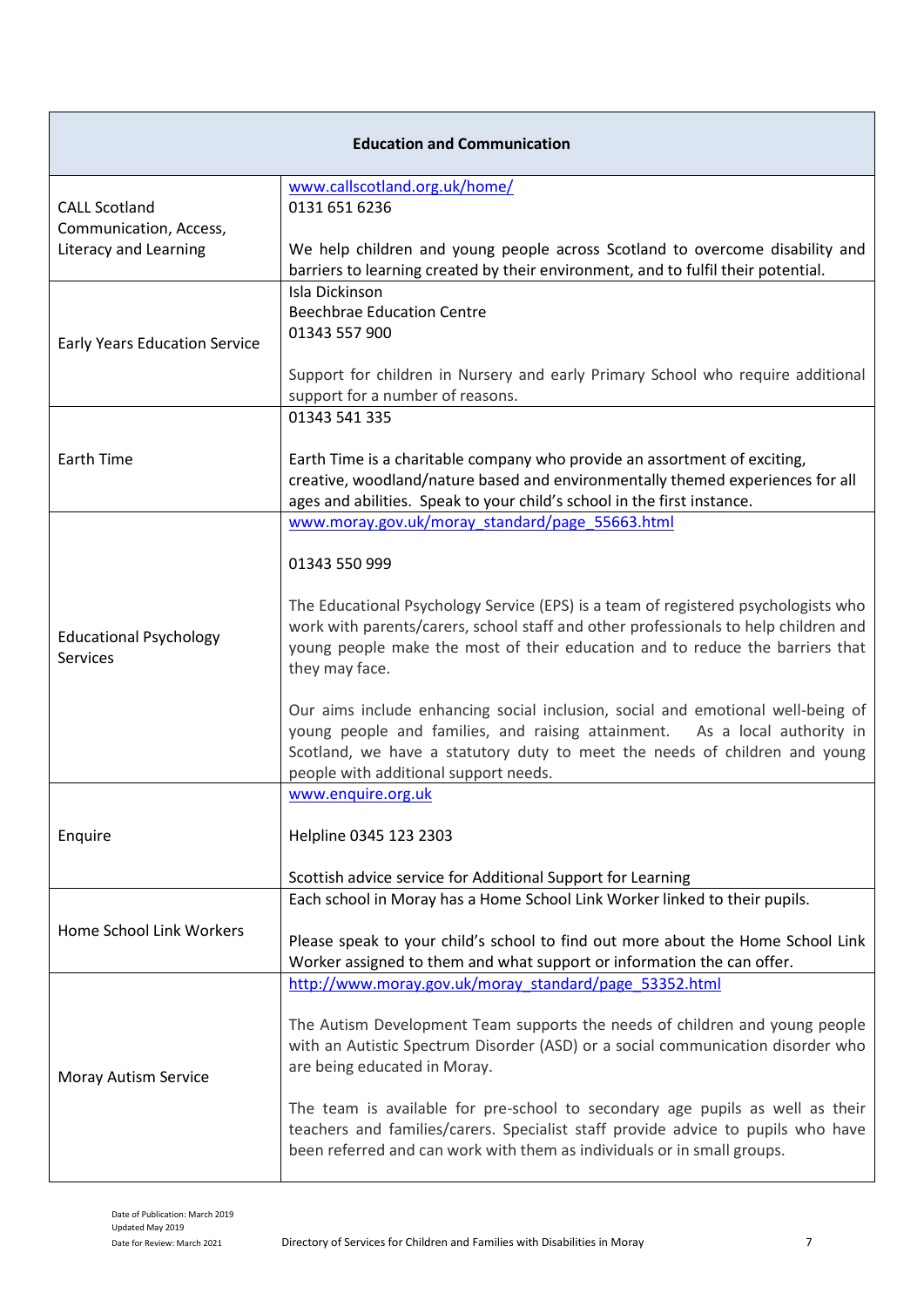|                                                          | www.moray.gov.uk/moray_standard/page_59423.html                                                                                                                                                                                                          |
|----------------------------------------------------------|----------------------------------------------------------------------------------------------------------------------------------------------------------------------------------------------------------------------------------------------------------|
|                                                          | Paul Duncan 01343 557 921                                                                                                                                                                                                                                |
| <b>Sensory Education Service</b>                         | Our Sensory Education Service comprises the Hearing Education Service and Visual<br>Education Service. We aim to promote access and opportunity for deaf and<br>visually impaired children within Moray, to ensure they achieve their full potential.    |
|                                                          | We do this by working collaboratively with parents and schools to ensure a high<br>quality of education appropriate to the needs of the child. We also offer support,<br>advice and training opportunities to school staff and parents.                  |
|                                                          | www.signalong.org.uk/                                                                                                                                                                                                                                    |
|                                                          | Signalong provides training and resources to assist those with communication<br>difficulties and English as an additional language.                                                                                                                      |
| Sign-a-Long                                              | Signalong is a key word sign-supported communication system based on British<br>sign language and is used in spoken word order. It uses speech, sign, body<br>language, facial expression and voice tone to reference the link between sign and<br>word. |
|                                                          | www.moray.gov.uk/moray standard/page 116126.html                                                                                                                                                                                                         |
| Social, Emotional and<br><b>Behavioural Needs (SEBN)</b> | 01343 557 914                                                                                                                                                                                                                                            |
|                                                          | Our SEBN service offers targeted support to children and young people to help<br>address their social, emotional and behavioral needs.                                                                                                                   |
|                                                          | Moray has four Developmental Playgroups which are for children with additional<br>support needs pre-school and early years childcare and education.                                                                                                      |
|                                                          | Ladybird Developmental Playgroup - Lossiemouth<br>www.theladybirdgroup.com                                                                                                                                                                               |
|                                                          | Noah's Ark Developmental Playgroup - Forres<br>www.noahsarkforres.co.uk                                                                                                                                                                                  |
| Developmental Playgroups                                 | Sunshine Developmental Playgroup - Keith<br>www.sunshineplaygroup.org.uk                                                                                                                                                                                 |
|                                                          | Teddy Bears Developmental Playgroup - Buckie<br>www.educationandtraining.org.uk/schools/school/the-teddy-bear-developmental-<br>playgroup                                                                                                                |
|                                                          | Please speak to your child's Health Visitor if you would like to know more about<br>attending a Developmental Playgroup.                                                                                                                                 |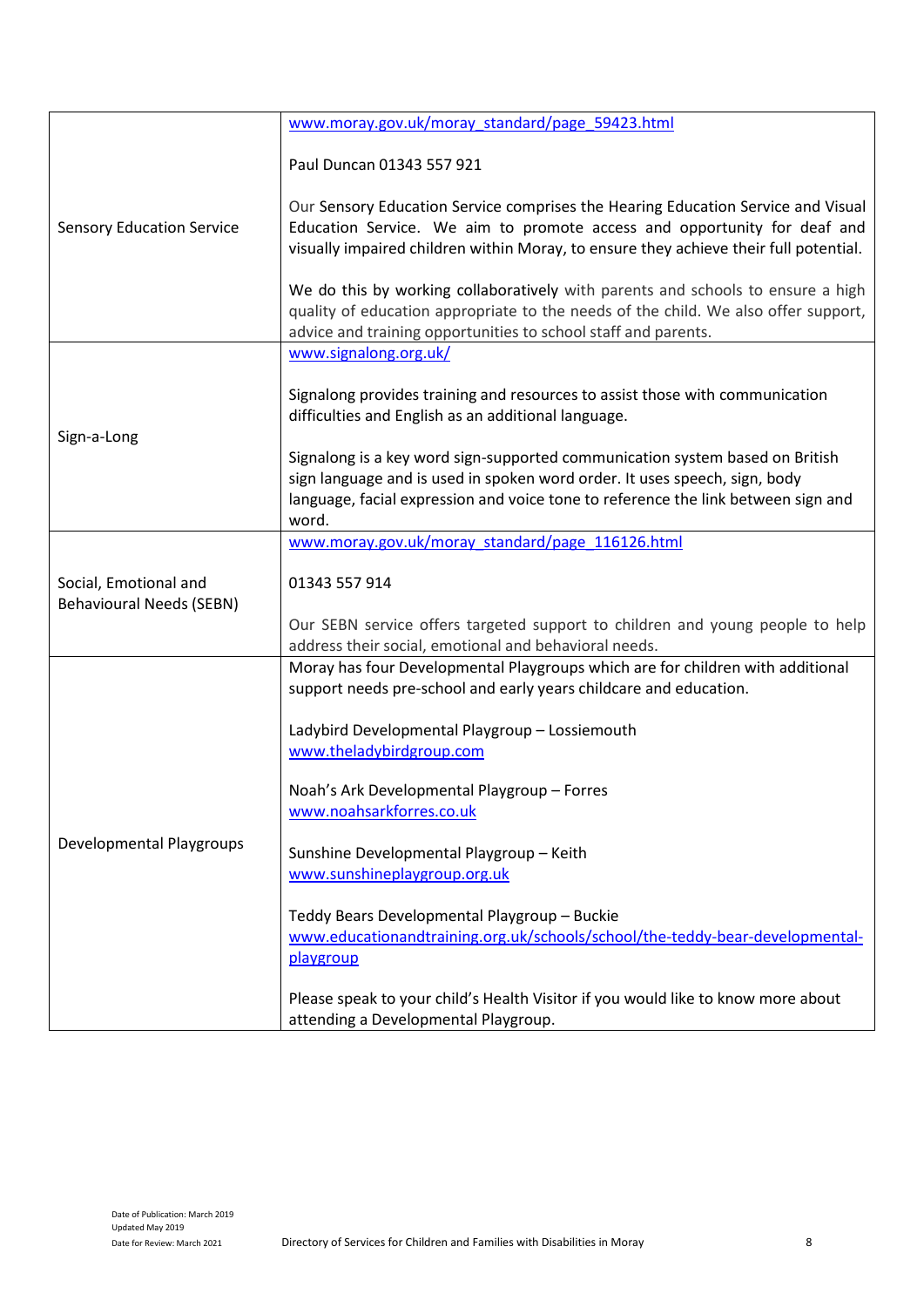| <b>Support for Carers</b>                                       |                                                                                                                                                                                                                                                                                                                                          |  |
|-----------------------------------------------------------------|------------------------------------------------------------------------------------------------------------------------------------------------------------------------------------------------------------------------------------------------------------------------------------------------------------------------------------------|--|
|                                                                 | www.carersmart.org/                                                                                                                                                                                                                                                                                                                      |  |
|                                                                 | www.carersmart.org/Account/Register                                                                                                                                                                                                                                                                                                      |  |
|                                                                 | Carer Smart is a club from Carers Trust, the UK's largest carers charity and is open<br>to carers across the Carers Trust network.                                                                                                                                                                                                       |  |
| <b>Carer Smart Discount Club</b>                                | Offers include:                                                                                                                                                                                                                                                                                                                          |  |
|                                                                 | Cashback on shopping<br>$\bullet$<br>Best rate from energy providers<br>$\bullet$                                                                                                                                                                                                                                                        |  |
|                                                                 | Reductions on insurance renewal<br>$\bullet$<br>Discounts on holidays and travel arrangements<br>$\bullet$                                                                                                                                                                                                                               |  |
|                                                                 | Reduced price lifestyle activities<br>$\bullet$                                                                                                                                                                                                                                                                                          |  |
|                                                                 | Free legal advice services<br>$\bullet$                                                                                                                                                                                                                                                                                                  |  |
|                                                                 | www.carers.org                                                                                                                                                                                                                                                                                                                           |  |
| <b>Carers Trust Scotland</b>                                    | We work to improve support, services and recognition for anyone living with the<br>challenges of caring, unpaid, for a family member or friend who is ill, frail, disabled<br>or has mental health or addiction problems.                                                                                                                |  |
|                                                                 | We do this with a UK wide network of quality assured independent partners and<br>through the provision of grants to help carers get the extra help they need to live<br>their own lives.                                                                                                                                                 |  |
|                                                                 | www.chipplus.org.uk                                                                                                                                                                                                                                                                                                                      |  |
| CHiP +<br>Children in the Highlands<br><b>Information Point</b> | CHIP (Children in the Highlands Information Point) offers information, support and<br>advice to the families and carers of children and young people with additional<br>support needs, and to professionals who work with them. Based in Inverness,<br>CHIP offers a friendly, free and confidential service throughout Highland region. |  |
|                                                                 | Although it covers Highland, it can be accessed by families in Moray and there are<br>lots of useful resources on their website.                                                                                                                                                                                                         |  |
|                                                                 | www.circlesnetwork.org.uk/circles-advocacy/                                                                                                                                                                                                                                                                                              |  |
|                                                                 | www.circlesnetwork.org.uk/wp-content/uploads/2018/07/Advocacy-leaflet -<br>Moray-2017.pdf                                                                                                                                                                                                                                                |  |
| Circles Advocacy                                                | 01343 559 546 40-42 Moss Street, Elgin                                                                                                                                                                                                                                                                                                   |  |
|                                                                 | We specialise in providing independent, professional, issue based advocacy for<br>thousands of people. In addition we provide collective advocacy in some<br>communities and in the wards of certain clinics and hospitals.                                                                                                              |  |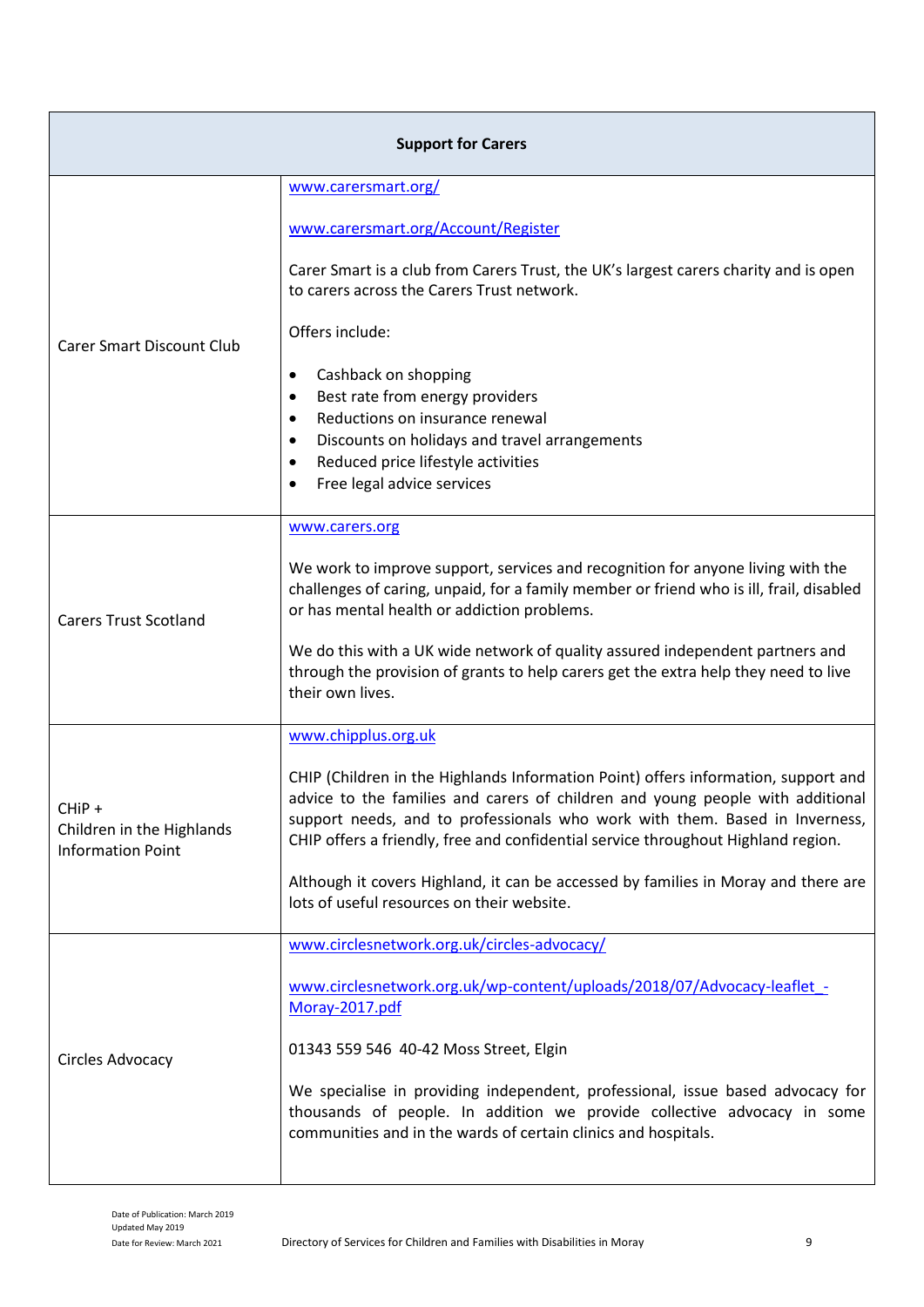| Parent Able Moray                                                 | Closed Facebook Group where online peer support and advice is local and up to<br>date.                                                                                                                                                                                        |
|-------------------------------------------------------------------|-------------------------------------------------------------------------------------------------------------------------------------------------------------------------------------------------------------------------------------------------------------------------------|
|                                                                   | www.parentclub.scot and Facebook                                                                                                                                                                                                                                              |
| Parent Club Scotland                                              | Parent Club is a Scottish Government initiative set up to promote health and<br>education campaigns to parents.                                                                                                                                                               |
|                                                                   | The website parentclub.scot is full of handy hints to help parents tackle the<br>challenges of raising kids.                                                                                                                                                                  |
|                                                                   | www.penumbra.org.uk/service-locations/north-area-services/moray/moray-                                                                                                                                                                                                        |
|                                                                   | wellness-centre/                                                                                                                                                                                                                                                              |
|                                                                   | 0800 234 3490<br>01343 556 191                                                                                                                                                                                                                                                |
| Penumbra                                                          | Mental Health and Wellness Centre, Moray                                                                                                                                                                                                                                      |
|                                                                   | The service is provided by a team of Recovery Practitioners, Recovery Workers,<br>and Peer Workers, who have a personal lived experience of mental health<br>problems and can share their own recovery story to inspire hope and belief that<br>recovery is possible for all. |
|                                                                   | 01343 556 031                                                                                                                                                                                                                                                                 |
|                                                                   | Parents and carers can self-refer via email (carersmoray@quarriers.org.uk) or at<br>the office at 44 High Street, Elgin, IV30 1BU.                                                                                                                                            |
|                                                                   | www.quarriers.org.uk/services/adult-carer-support-service-moray/                                                                                                                                                                                                              |
| Quarriers                                                         | Quarriers Carer Support Service (Moray) offers practical and emotional support to<br>all unpaid carers.                                                                                                                                                                       |
|                                                                   | Quarriers are commissioned by the Moray Council to support Carers in completing<br>Adult Carer Support Plans in line with the Carers (Scotland) Act 2016.                                                                                                                     |
|                                                                   | Learning Opportunities are available as well as Carer Peer Support Cafes, which run<br>monthly throughout Moray.                                                                                                                                                              |
|                                                                   | www.sibs.org.uk                                                                                                                                                                                                                                                               |
| Sibs<br>For brothers and sisters of<br>Children with disabilities | Sibs exists to support people who are growing up with or have grown up with a<br>disabled brother or sister. It is the only UK charity representing the needs of over<br>half a million young siblings and over one and a half million adult siblings.                        |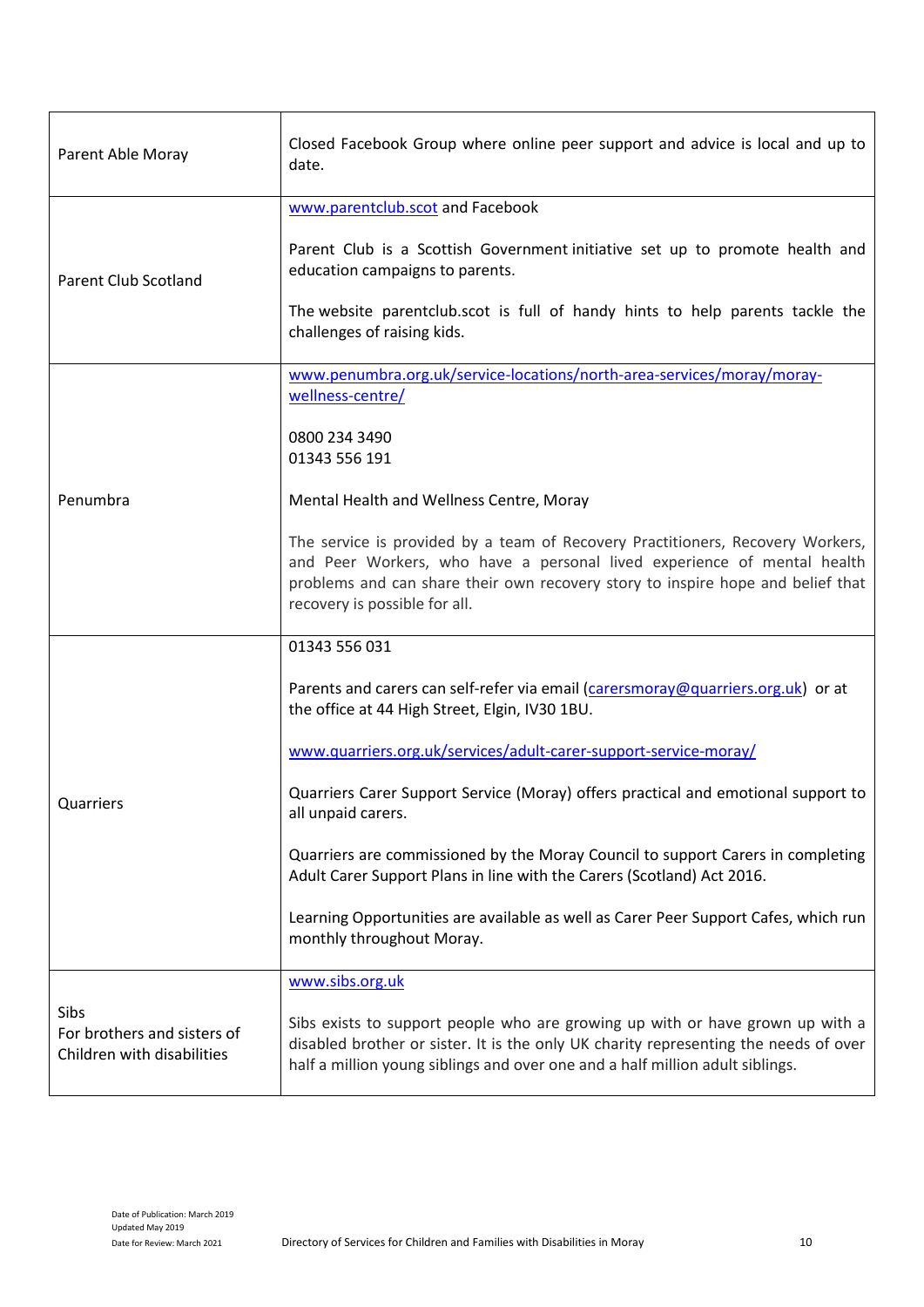| <b>Grants and Sources of Funding</b>            |                                                                                                                                                                     |  |
|-------------------------------------------------|---------------------------------------------------------------------------------------------------------------------------------------------------------------------|--|
|                                                 | www.archie.org                                                                                                                                                      |  |
| <b>Archie Foundation</b>                        | A children's charity with a family of funds, all different, but with the same aim $-$ to<br>make the difference to children's healthcare.                           |  |
|                                                 | https://asksara.dlf.org.uk                                                                                                                                          |  |
| <b>AskSARA</b>                                  | AskSARA is an award-winning online self-help guide providing expert advice and<br>information on products and equipment for older and disabled adults and children. |  |
|                                                 | www.cauldwellchildren.com                                                                                                                                           |  |
| Cauldwell Children                              | We provide the life-changing support disabled children need to lead happy, active<br>and independent lives.                                                         |  |
|                                                 | www.disability-grants.org                                                                                                                                           |  |
| <b>Disability Grants</b>                        | This website is a guide to some of the funding and grants available.                                                                                                |  |
|                                                 | https://www.douglasbaderfoundation.com/bader-braves                                                                                                                 |  |
|                                                 | <b>Aviation Days:</b>                                                                                                                                               |  |
| Douglas Bader Foundation<br><b>Bader Braves</b> | Bader Braves supports children with limb loss and other physical disabilities by<br>offering unique experiences and improving life-skills to increase confidence.   |  |
|                                                 | Grants:                                                                                                                                                             |  |
|                                                 | The scheme may help towards or provide the equipment, training, services, further<br>education or other practical support required by the successful applicant.     |  |
|                                                 | https://www.rotary-ribi.org/clubs/homepage.php?ClubID=28                                                                                                            |  |
|                                                 | Davie Small Secretary@Elgin.rotary1010.org                                                                                                                          |  |
| Elgin Rotary Club                               | Elgin Rotary Club considers donations to individuals or groups based on<br>information supplied on the Application for Funding Assistance forms.                    |  |
|                                                 | Each application is considered on its merits and of course the availability of funds<br>in the club charitable account.                                             |  |
|                                                 | www.familyfund.org.uk                                                                                                                                               |  |
| <b>Family Fund</b>                              | The Family Fund is the UK's largest provider of grants to families living on the<br>lowest incomes.                                                                 |  |
|                                                 | It gives grants to families who are raising a disabled or seriously ill child aged 17<br>and under.                                                                 |  |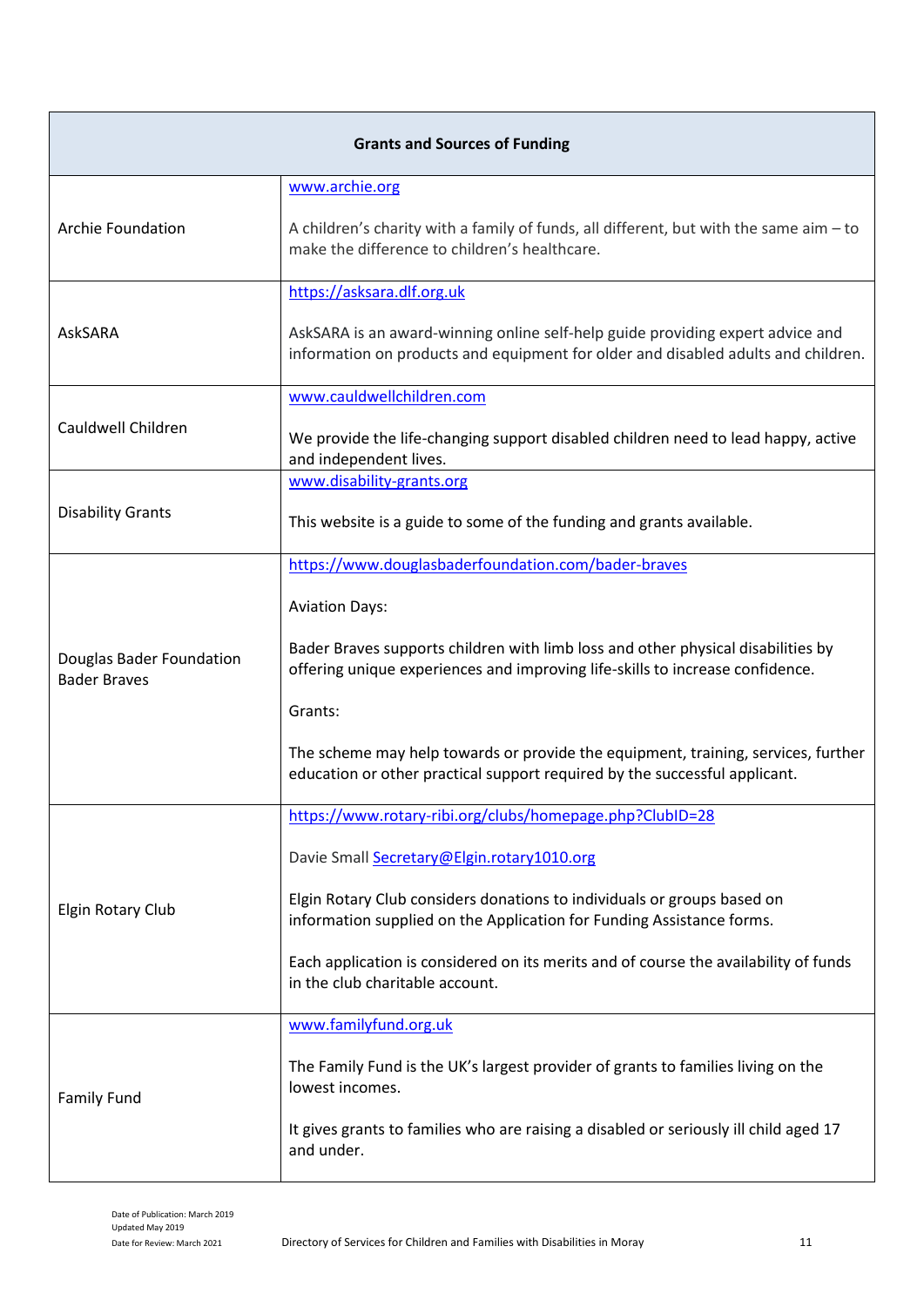|                             | www.givethemasportingchance.com                                                                                                                                                                                                                                                                                                                              |
|-----------------------------|--------------------------------------------------------------------------------------------------------------------------------------------------------------------------------------------------------------------------------------------------------------------------------------------------------------------------------------------------------------|
| Give Them a Sporting Chance | Give Them a Sporting Chance was started in 1990 to give people fun, life changing<br>experiences and an opportunity to see beyond themselves.                                                                                                                                                                                                                |
|                             | www.merlinsmagicwand.org                                                                                                                                                                                                                                                                                                                                     |
|                             | Merlin's Magic Wand is a children's charity that supports children facing challenges<br>of serious illness, disability or adversity around the world.                                                                                                                                                                                                        |
| Merlin's Magic Wand         | The Charity provide tickets and fund travel grants to families to enjoy their day at a<br>Merlin Entertainments' attractions, such as LEGOLAND Resort® theme parks, SEA<br>LIFE Centres, and Madame Tussauds.                                                                                                                                                |
|                             | On our magical days out, families have a chance to create long-lasting memories<br>and take valuable time out from their stressful daily routine.                                                                                                                                                                                                            |
|                             | www.cashforkidsgive.co.uk/grant-application/highlands/6722c223-6306-440f-                                                                                                                                                                                                                                                                                    |
|                             | 9e69-39207cde0391/                                                                                                                                                                                                                                                                                                                                           |
|                             | www.cashforkids.uk.com                                                                                                                                                                                                                                                                                                                                       |
| <b>MFR Cash for Kids</b>    | Each year Cash for Kids supports thousands of children from birth to 18 years old<br>who are ill, disabled, underprivileged or who simply need extra care and guidance.<br>We do this by providing grants to individual children, other children's charities,<br>community groups, schools and health organizations across the UK.                           |
|                             | You can make a grant application all year-round, however our Local Executive<br>Boards will meet to consider applications at set times of year in each area - please<br>visit your local radio station website to find out more. Additional funding rounds<br>may also be made available for specific campaigns - these will be detailed on our<br>websites. |
|                             | www.newlifecharity.co.uk/docs/care-services/Newlife-Equipment-Grants.shtml<br>0800 902 0095                                                                                                                                                                                                                                                                  |
| <b>Newlife</b>              | Service includes Equipment Grants, Emergency Equipment Loans and a free<br>Helpline. Newlife's Care Services Helpline provides professional confidential care<br>and support to families and professionals caring for disabled and terminally ill<br>children.                                                                                               |
|                             | Experienced Nurses are readily available to give condition specific support and<br>information, while the rest of our trusted Care Services team provide information<br>and updates about our Equipment Services.                                                                                                                                            |
|                             | www.otw.org.uk                                                                                                                                                                                                                                                                                                                                               |
| Over the Wall               | We are a national charity that supports children and young people facing serious<br>health challenges through transformational residential camps in communities<br>across the UK.                                                                                                                                                                            |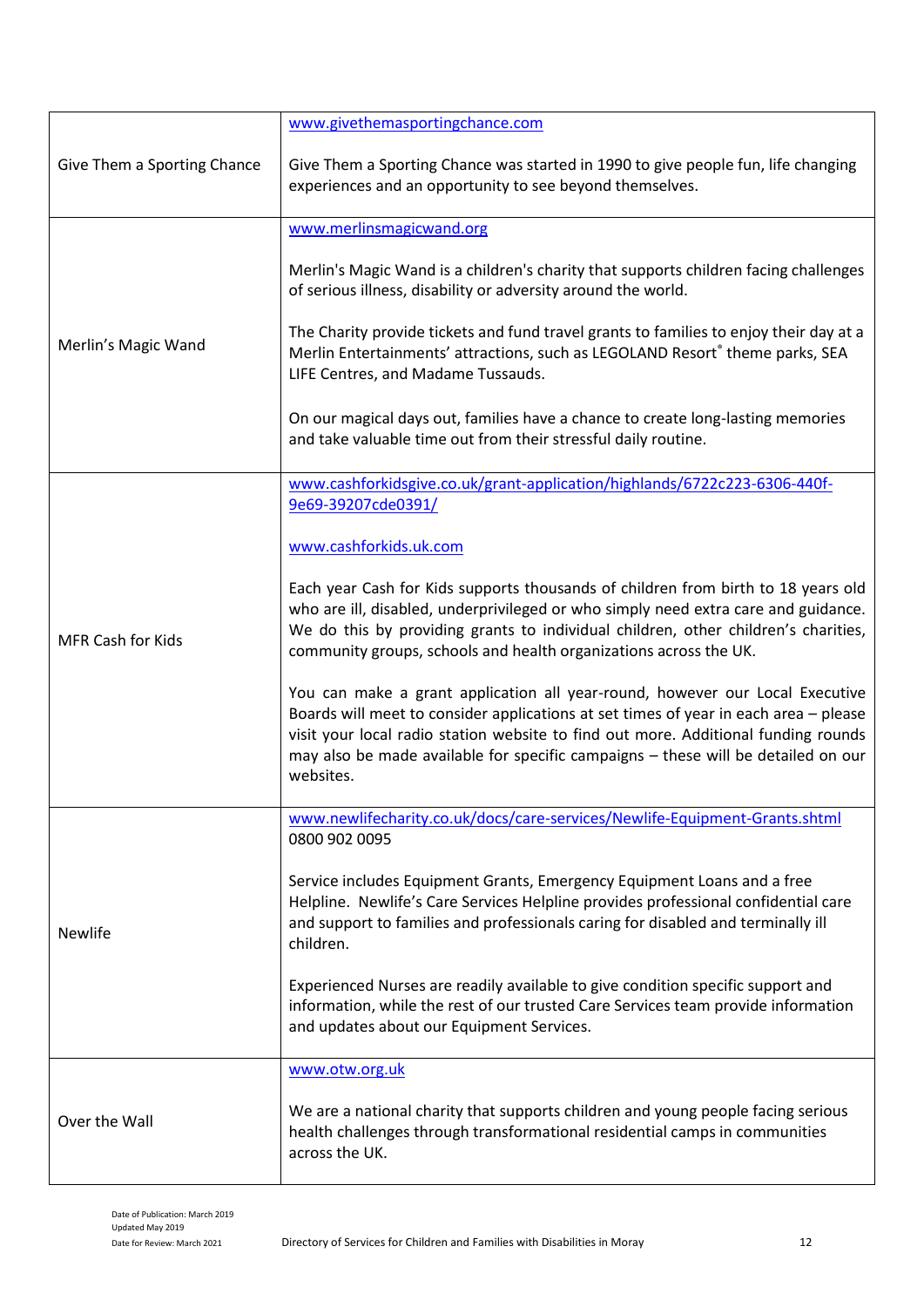|                                 | www.roalddahl.com/charity/family-grants                                                                                                                                                                                                                                 |
|---------------------------------|-------------------------------------------------------------------------------------------------------------------------------------------------------------------------------------------------------------------------------------------------------------------------|
| <b>Roald Dahl Family Grants</b> | 'Marvellous Family Grants' are for families facing financial hardship while caring for<br>a child with a serious illness.                                                                                                                                               |
|                                 | They provide support to help families cope, from funding specialist equipment and<br>creative therapies to hospital travel expenses.                                                                                                                                    |
|                                 | Not included: Developmental or Learning Disabilities, Autism or ADHD.                                                                                                                                                                                                   |
|                                 | www.takeabreakscotland.org.uk                                                                                                                                                                                                                                           |
| Take a Break Scotland           | Take a Break is Scotland's short breaks fund for carers of disabled children, young<br>people and their families.                                                                                                                                                       |
|                                 | Take a Break grants can be used for a break away, towards leisure activities or<br>outings; sports equipment and much, much more.                                                                                                                                       |
|                                 | www.tartanarmychildrenscharity.org.uk                                                                                                                                                                                                                                   |
|                                 | We spend all year raising as much money as possible to support disadvantaged<br>children in Scotland and in the countries we visit to watch Scotland play.                                                                                                              |
| Tartan Army Children's Charity  | Selling t-shirts, kilts and badges, organising events, raffles and auctions and the<br>TACC Lottery, and encouraging and helping fans to organise their own club events<br>on behalf of TACC.                                                                           |
|                                 | www.theboparancharitabletrust.com                                                                                                                                                                                                                                       |
| The Boparan Charitable Trust    | We are passionate about transforming the lives of children with disabilities, life-<br>limiting illnesses and those who are in extreme poverty across the UK.                                                                                                           |
|                                 | The Trust prides itself on being flexible, accessible and efficient, providing help and<br>support to children and their families.                                                                                                                                      |
|                                 | www.treeofhope.org.uk                                                                                                                                                                                                                                                   |
| Tree of Hope                    | 01892 535 525                                                                                                                                                                                                                                                           |
|                                 | A fundraising charity supporting children's healthcare needs.                                                                                                                                                                                                           |
|                                 | Tree of Hope is the crowdfunding charity that helps children and young people<br>with a disability or illness by supporting their families to raise the money they need<br>to pay for specialist care that is not freely available through the UK healthcare<br>system. |
| Trefoil                         | www.trefoil.org.uk                                                                                                                                                                                                                                                      |
|                                 | Trefoil exists to support the development of children and young people with<br>additional needs, to enable them to maximise their capabilities and achieve as<br>much independence as possible.                                                                         |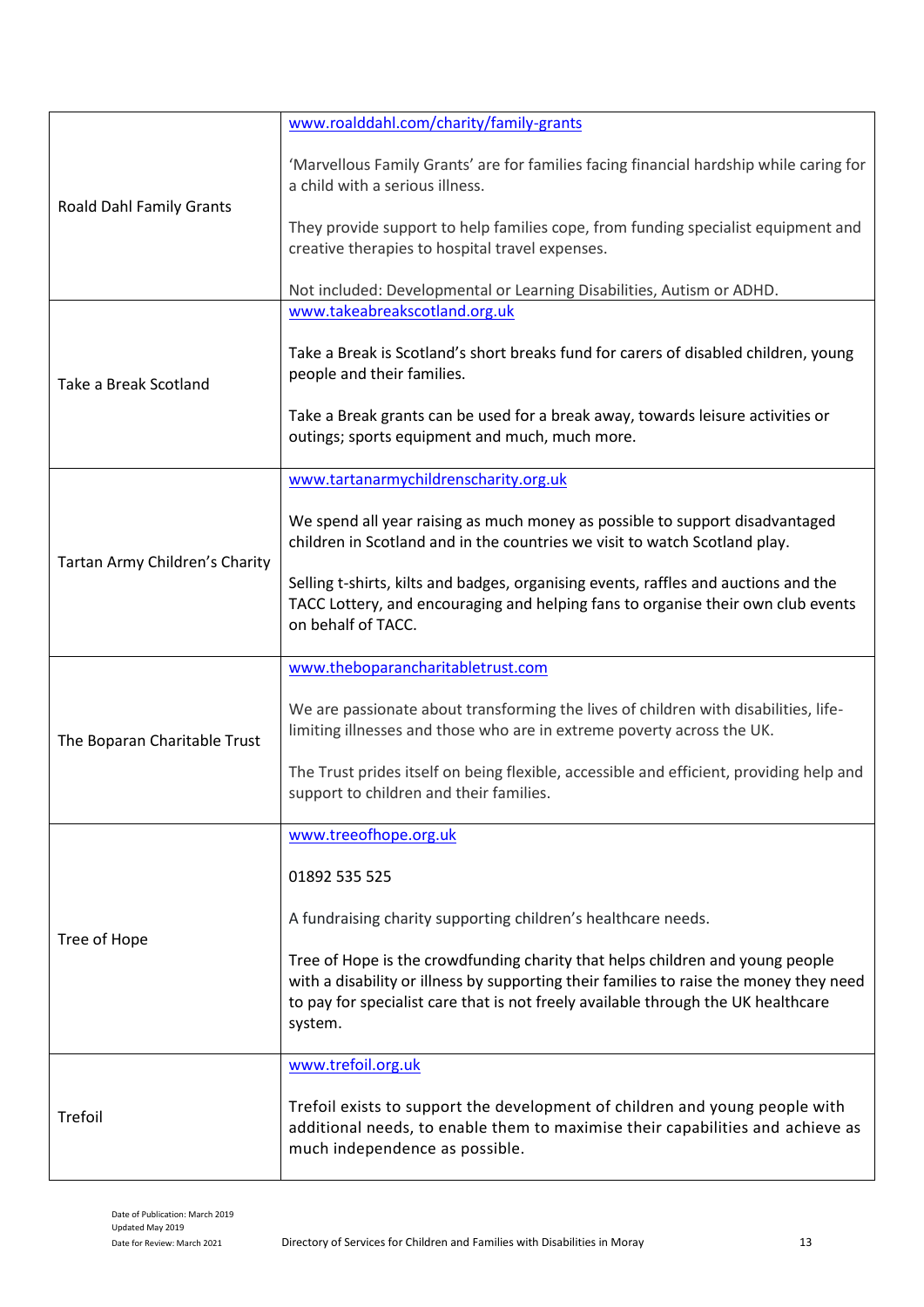|                  | Personal Development Grants and Lilas Finlay Holiday Fund                                                                           |
|------------------|-------------------------------------------------------------------------------------------------------------------------------------|
| Variety          | www.variety.org.uk                                                                                                                  |
|                  | National UK Charity                                                                                                                 |
|                  | Grants for sensory, play equipment, wheelchairs. Families can apply on their<br>own behalf.                                         |
| Wish Upon A Star | www.whenyouwishuponastar.org.uk                                                                                                     |
|                  | When You Wish Upon A Star aim to grant the wishes of children between 2 and 16<br>years old who are living with a terminal illness. |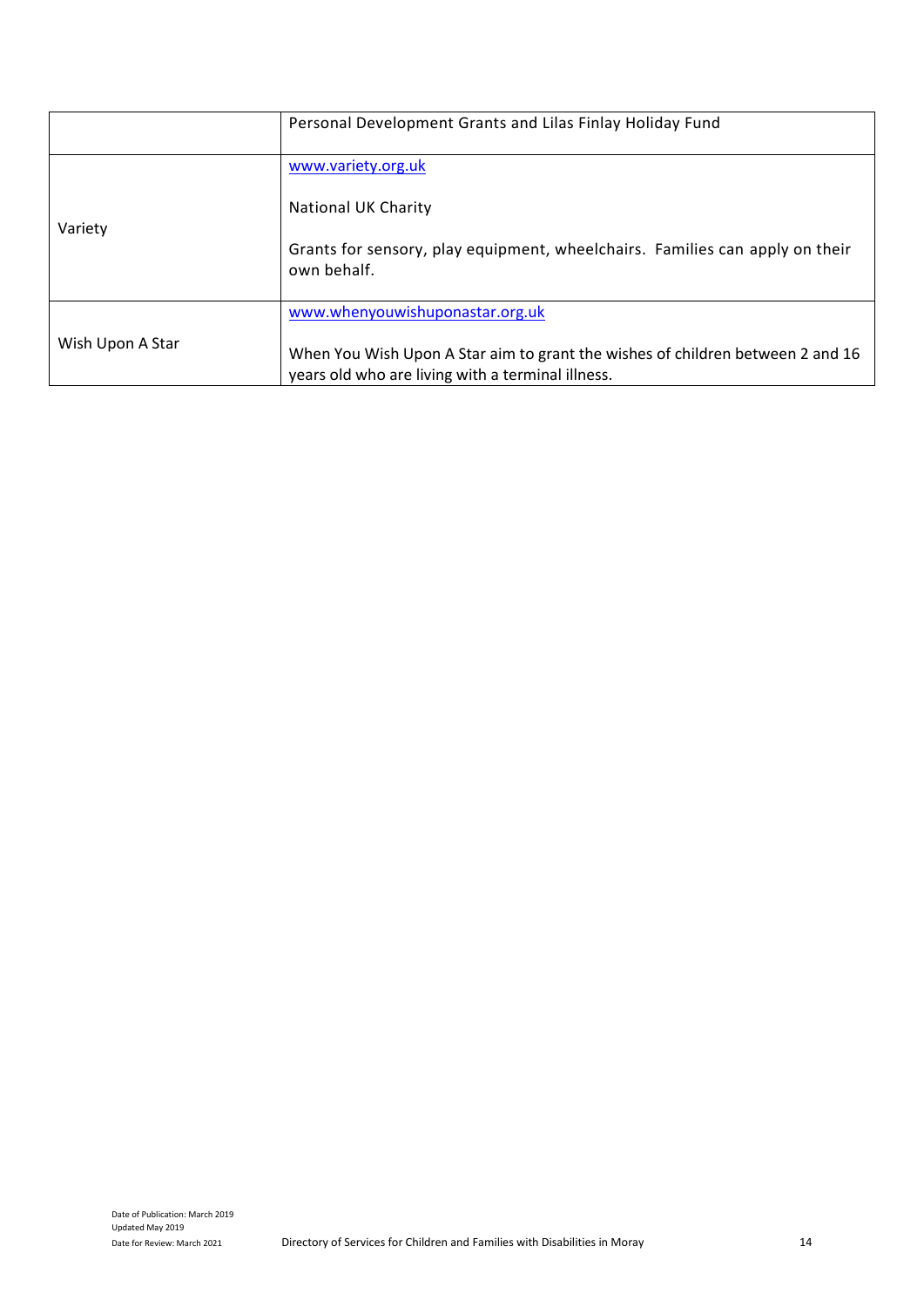| <b>Condition-Specific Support and Organisations</b> |                                                                                                                                                                                                                                                                                            |
|-----------------------------------------------------|--------------------------------------------------------------------------------------------------------------------------------------------------------------------------------------------------------------------------------------------------------------------------------------------|
|                                                     | www.abbiessparklefoundation.org                                                                                                                                                                                                                                                            |
| Abbie's Sparkle Foundation                          | We are a Scottish Children's Charity providing support for children with Cancer<br>across the UK. We know how important it is to live every moment of every day to<br>the full and Abbie's Sparkle Foundation is here to spread Abbie's Sparkle to help<br>brighten a child's day sparkle. |
|                                                     | www.addiss.co.uk                                                                                                                                                                                                                                                                           |
|                                                     | 020 8952 2800                                                                                                                                                                                                                                                                              |
| <b>ADDISS</b><br><b>ADHD Information Services</b>   | We provide people-friendly information and resources about Attention Deficit<br>Hyperactivity Disorder to anyone who needs assistance - parents, sufferers,<br>teachers or health professionals. Whatever you're looking for in ADHD, we'll do our<br>best to help.                        |
|                                                     | www.aspergerfoundation.org.uk                                                                                                                                                                                                                                                              |
| Asperger's Syndrome                                 | The Asperger's Syndrome Foundation is committed to promoting awareness and<br>understanding of Asperger's Syndrome.                                                                                                                                                                        |
| Foundation                                          | The Foundation aims to promote high quality support and services, and to enable<br>people with Asperger's syndrome to develop into members of the community who<br>are respected for their contribution and recognised for their unique differences.                                       |
|                                                     | www.bobathscotland.org.uk                                                                                                                                                                                                                                                                  |
| <b>Bobath Centre Scotland</b>                       | Therapy is available for any child in Scotland who is under the age of 18, and who<br>has a primary diagnosis of cerebral palsy.                                                                                                                                                           |
|                                                     | www.bdadyslexia.org.uk                                                                                                                                                                                                                                                                     |
| <b>British Dyslexia Association</b>                 | National Charity - Source of Information                                                                                                                                                                                                                                                   |
|                                                     | www.cerebra.org.uk                                                                                                                                                                                                                                                                         |
| Cerebra                                             | 0800 328 1159                                                                                                                                                                                                                                                                              |
|                                                     | Online source of information and support for parents of children with brain<br>conditions                                                                                                                                                                                                  |
| <b>Charlie House</b>                                | www.charliehouse.org.uk                                                                                                                                                                                                                                                                    |
|                                                     | Charlie House is a local children's charity which supports babies, children and<br>young people with complex disabilities and life-limiting conditions, and their<br>families, in the North-East of Scotland.                                                                              |
|                                                     | In this region alone there are 1,500 children with complex disabilities and life-                                                                                                                                                                                                          |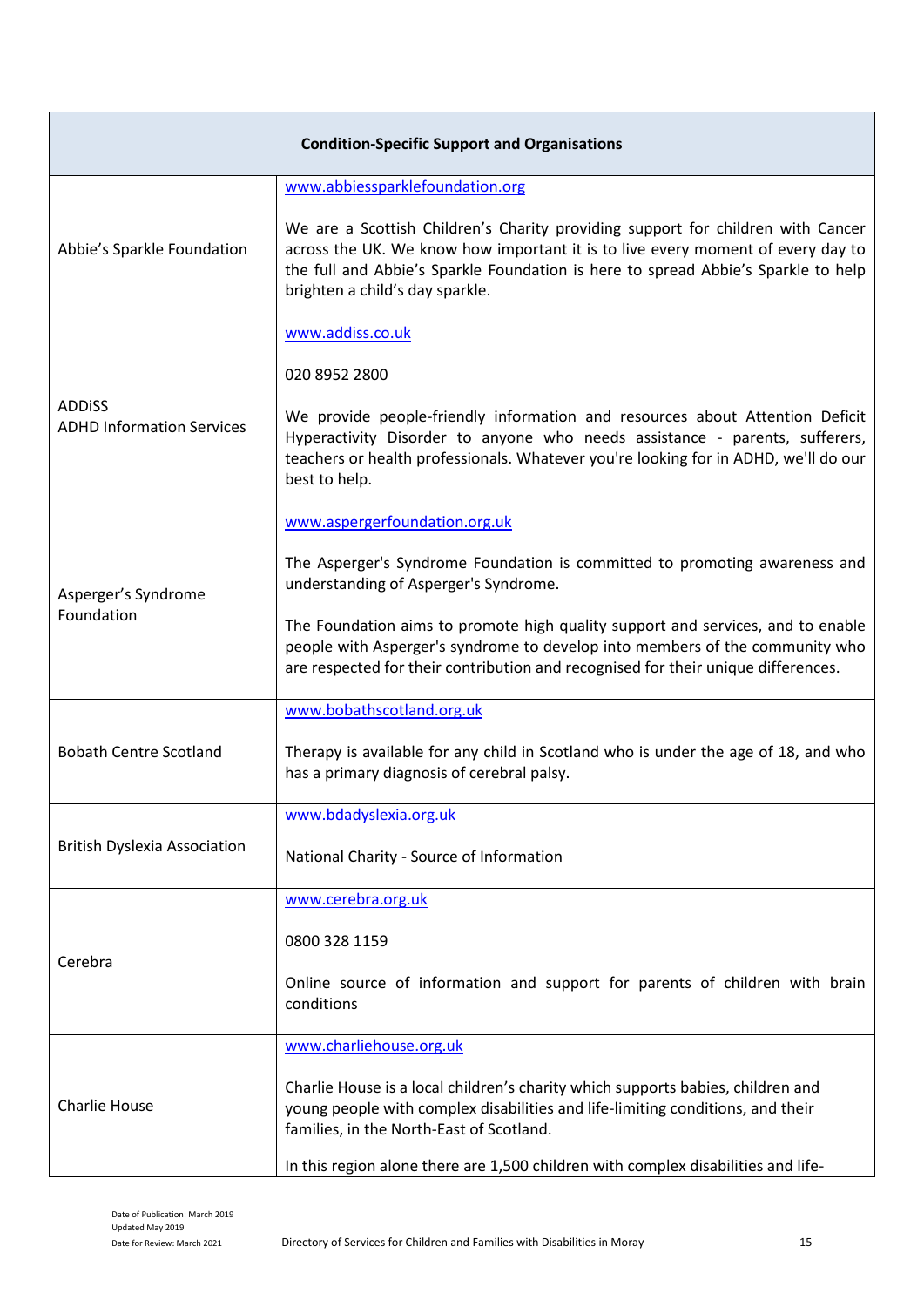|                                                      | limiting conditions. Established in 2011, Charlie House is committed to directly<br>supporting these children and their families. The charity recognises that life is<br>precious and may be short for these children, so we aim to help to create special,<br>lasting memories for the family to cherish.<br>The charity does this through its free services including;<br>Inclusive and accessible activity groups for all the family<br>٠<br>Sibling activity groups<br>$\bullet$<br>Parent/ carer groups<br>$\bullet$<br>Monthly coffees catch up with parents and families in Aberdeen<br>٠<br>Monthly coffee catch ups with parents and families in Aberdeenshire<br>$\bullet$<br>An annual activity short break to Kielder Forest Park. A fully inclusive facility for<br>$\bullet$<br>the whole family to take part in all activities, e.g Zip slide or boat trips.<br>The Community Team also work closely in partnership with NHS Grampian to<br>$\bullet$<br>provide practical and emotional support to the families of children with life-<br>limiting conditions from diagnosis, helping them transition home from a long<br>hospital stay and support the child and their family on their life journey.<br>Sibling support on a one to one, or group settings<br>$\bullet$<br>Parental support<br>$\bullet$<br>Pre and post bereavement support.<br>Email/ text support |
|------------------------------------------------------|---------------------------------------------------------------------------------------------------------------------------------------------------------------------------------------------------------------------------------------------------------------------------------------------------------------------------------------------------------------------------------------------------------------------------------------------------------------------------------------------------------------------------------------------------------------------------------------------------------------------------------------------------------------------------------------------------------------------------------------------------------------------------------------------------------------------------------------------------------------------------------------------------------------------------------------------------------------------------------------------------------------------------------------------------------------------------------------------------------------------------------------------------------------------------------------------------------------------------------------------------------------------------------------------------------------------------------------------------------------------------------------|
| <b>Children's Hospices Across</b><br>Scotland (CHAS) | www.chas.org.uk<br>For over twenty years CHAS has been offering a full family support service for<br>babies, children and young people with life-shortening conditions.<br>We're committed to making sure that no matter how short their time together may                                                                                                                                                                                                                                                                                                                                                                                                                                                                                                                                                                                                                                                                                                                                                                                                                                                                                                                                                                                                                                                                                                                            |
|                                                      | be, it is a time filled with happiness and fun.                                                                                                                                                                                                                                                                                                                                                                                                                                                                                                                                                                                                                                                                                                                                                                                                                                                                                                                                                                                                                                                                                                                                                                                                                                                                                                                                       |
| Down's Syndrome Scotland                             | www.dsscotland.org.uk<br>Our Family Support Service provides an 'all through life' service to families all<br>across Scotland. If you are a parent, grandparent, or carer of a child with Down's<br>syndrome, we are here to help.<br>The Family Support Officer for your area is happy to provide information and<br>support. We stay in touch with families through home visits, phone calls, texts,<br>email and on social media.                                                                                                                                                                                                                                                                                                                                                                                                                                                                                                                                                                                                                                                                                                                                                                                                                                                                                                                                                  |
| Dyslexia Scotland                                    | www.dyslexiascotland.org.uk<br>0344 800 84 84<br>Scottish Charity - Source of information                                                                                                                                                                                                                                                                                                                                                                                                                                                                                                                                                                                                                                                                                                                                                                                                                                                                                                                                                                                                                                                                                                                                                                                                                                                                                             |
| <b>Epilepsy Scotland</b>                             | www.epilepsyscotland.org.uk<br>Scotland's Voice for Epilepsy<br>We offer support services to parents and carers of children who have epilepsy. We<br>can also help you understand the effect epilepsy can have on behaviour, learning<br>and family life.                                                                                                                                                                                                                                                                                                                                                                                                                                                                                                                                                                                                                                                                                                                                                                                                                                                                                                                                                                                                                                                                                                                             |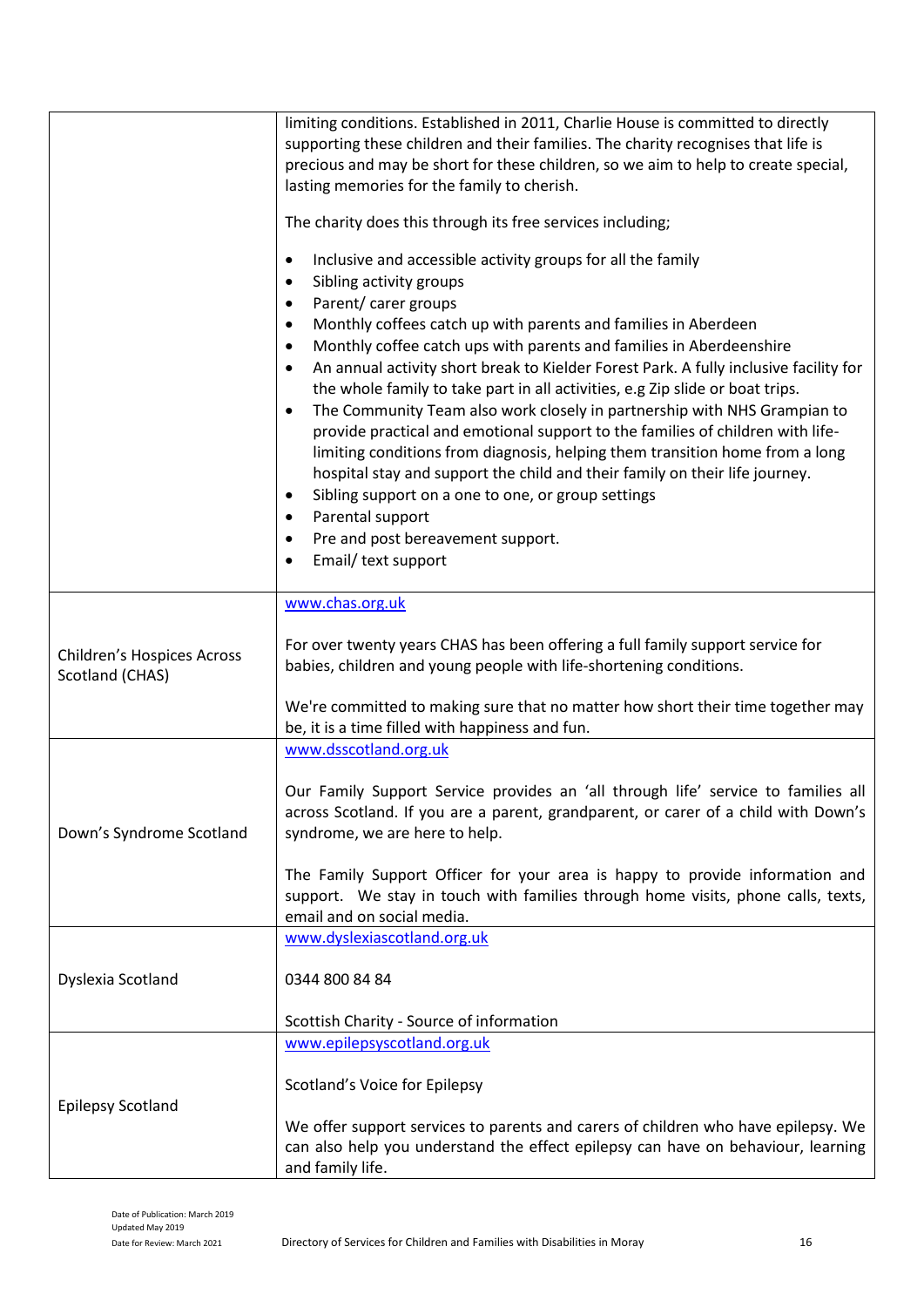|                                                                   | www.eric.org.uk                                                                                                                                                                                                                                                                                               |
|-------------------------------------------------------------------|---------------------------------------------------------------------------------------------------------------------------------------------------------------------------------------------------------------------------------------------------------------------------------------------------------------|
| <b>ERIC</b><br>The Children's Bowel and<br><b>Bladder Charity</b> | ERIC is the only charity dedicated to the bowel and bladder health of all children<br>and teenagers in the UK.                                                                                                                                                                                                |
|                                                                   | Our vision is that "every child and teenager with a bowel or bladder condition can<br>access support and live free from embarrassment, shame, isolation and fear".                                                                                                                                            |
|                                                                   | www.fasdscotland.com                                                                                                                                                                                                                                                                                          |
| Fetal Alcohol Spectrum<br>Disorders (FASD) Scotland               | <b>FASD Scotland offers:</b><br>Information, support and advocacy to families caring for a child affected by FASD.<br>Strategies for managing FASD.<br>Advice and training to reduce FASD Secondary Disabilities.                                                                                             |
|                                                                   | Training for professionals involved with individuals affected by FASD                                                                                                                                                                                                                                         |
|                                                                   | www.hacsg.org.uk                                                                                                                                                                                                                                                                                              |
| HACSH Hyperactive Children's<br><b>Support Group</b>              | The Hyperactive Children's Support Group is a registered charity which has been<br>successfully helping Attention Deficit Hyperactivity Disorder (ADHD) and<br>hyperactive children and their families for over 35 years. Our specialism is<br>advocating a dietary approach to the problem of hyperactivity. |
|                                                                   | Through our books, publications and literature, Parents, Carers and Professionals<br>can learn more about the benefits of a dietary change. Not just for children and<br>young people but for adults as well.                                                                                                 |
|                                                                   | www.littlebearsees.org                                                                                                                                                                                                                                                                                        |
| Little Bear Sees                                                  | A website that gives information about Cortical Vision Impairment (CVI).                                                                                                                                                                                                                                      |
|                                                                   | 'The goal of the foundation is to provide families in need with the information,<br>products and tools to help their children with cortical visual impairment (CVI) learn<br>to see.'                                                                                                                         |
| Little Hearts Matter                                              | www.lhm.org.uk                                                                                                                                                                                                                                                                                                |
|                                                                   | We are a national UK charity offering help to anyone affected by the diagnosis of<br>single ventricle heart condition.                                                                                                                                                                                        |
|                                                                   | From initial antenatal diagnosis, through treatments and into life at home, the<br>charity works with children, young adults and families to reduce the isolation, fear<br>and lack of understanding created when a child is diagnosed as having half a<br>working heart.                                     |
|                                                                   | www.logansfund.org                                                                                                                                                                                                                                                                                            |
| Logan's Fund                                                      | Logan's Fund are a Scottish children's cancer charity who operate UK wide. We try<br>and do whatever is possible to help and support families affected by childhood<br>cancer.                                                                                                                                |
|                                                                   | www.mindroom.org/index.php/about_us                                                                                                                                                                                                                                                                           |
| Mindroom                                                          | The Salvesen Mindroom Centre is a small independent Scottish charity with a big<br>vision - a world where "no mind is left behind" and every person with a learning<br>difficulty receives the recognition and the support they need to achieve their<br>potential.                                           |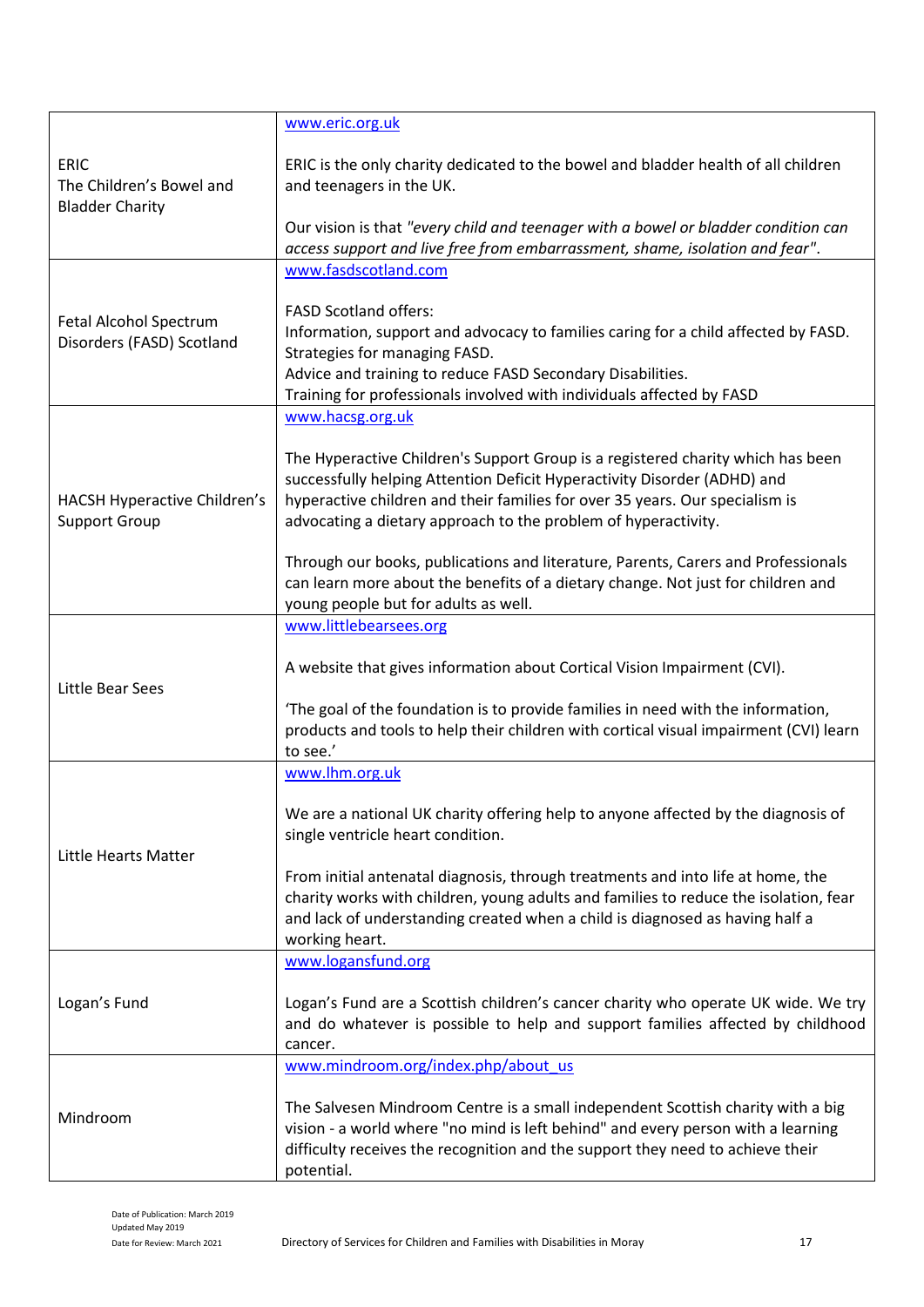|                                                           | www.autism.org.uk                                                                                                                                                                                                                                                                                                    |
|-----------------------------------------------------------|----------------------------------------------------------------------------------------------------------------------------------------------------------------------------------------------------------------------------------------------------------------------------------------------------------------------|
| National Autistic Society,<br>Scotland                    | Helpline 0808 800 4104<br>Mon-Thurs 10am - 4pm, Fri 9am - 3 pm                                                                                                                                                                                                                                                       |
|                                                           | NASS provides services and support in many different ways at a National level.                                                                                                                                                                                                                                       |
|                                                           | www.ndcs.org.uk<br>www.ndcs.org.uk/about-us/our-work-across-the-uk/scotland                                                                                                                                                                                                                                          |
| National Deaf Children's<br>Society                       | This is a national (UK) charity which has an office in Glasgow and family officers<br>across the country. The family officer who supports families in Moray is located in<br>Inverness.                                                                                                                              |
|                                                           | www.nesensoryservices.org/services-we-offer/support-for-young-people                                                                                                                                                                                                                                                 |
| North East Sensory Services                               | The Young People's Sensory Service (YPSS) aims to support young people who have<br>a sensory loss to get the most out of their childhood.                                                                                                                                                                            |
|                                                           | Fun activities, social groups and trips help youngsters make friends and gain new<br>experiences - at the same time as developing important life skills.                                                                                                                                                             |
|                                                           | www.pamis.org.uk                                                                                                                                                                                                                                                                                                     |
| <b>PAMIS</b>                                              | PAMIS is the only organisation in Scotland that works solely with people with<br>profound and multiple learning disabilities and their families for a better life.                                                                                                                                                   |
|                                                           | Tara Engelmann<br>01309 675 900                                                                                                                                                                                                                                                                                      |
|                                                           | tara.engelmann@quarriers.org.uk                                                                                                                                                                                                                                                                                      |
| Quarriers Epilepsy Field                                  | Quarriers Epilepsy Fieldwork Service provides support for people with epilepsy,<br>their families, carers and professionals.                                                                                                                                                                                         |
| Worker                                                    | The Epilepsy Fieldwork Service offers up to date information on epilepsy. Help,<br>information and support to individuals of all ages and their families. Clinical liaison<br>with healthcare professionals and training in epilepsy awareness and in<br>administration of emergency rescue medication.              |
|                                                           | https://www.geneticalliance.org.uk/information/living-with-a-genetic-<br>condition/rare-resources/                                                                                                                                                                                                                   |
| Rare Resources: Scotland<br>By<br><b>Genetic Alliance</b> | Rare Resources: Scotland is a guide produced by Genetic Alliance UK for families in<br>Scotland who have recently received a diagnosis of a genetic or rare condition, who<br>are on the journey to a diagnosis or families who have been told their child's<br>condition is so rare they might not get a diagnosis. |
|                                                           | The Toolkit contains a wide range of general information on genetic, rare and<br>undiagnosed conditions as well as information on how to access reliable<br>information, care and support in Scotland.                                                                                                               |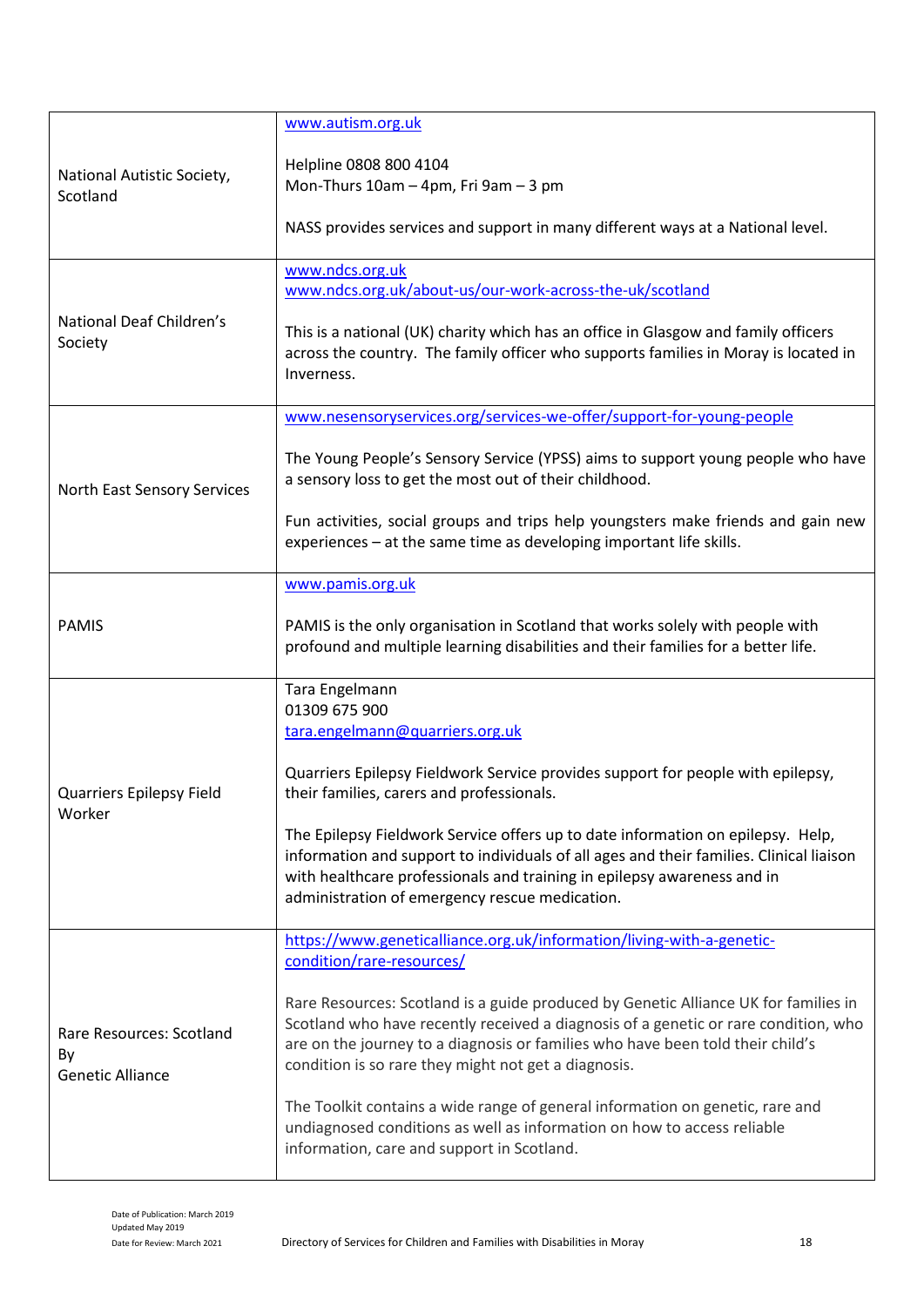|                                                        | www.craighalbert.co.uk                                                                                                                                                                                                                                                                                                                            |
|--------------------------------------------------------|---------------------------------------------------------------------------------------------------------------------------------------------------------------------------------------------------------------------------------------------------------------------------------------------------------------------------------------------------|
| Scottish Centre for Children<br>with Motor Impairments | Based at the Craighalbert Centre in Cumbernauld, we provide educational and<br>therapy services for children and young people throughout Scotland affected by<br>cerebral palsy and other neurological conditions, which result in disorders of<br>learning, movement and communication.                                                          |
|                                                        | www.seeandlearn.org                                                                                                                                                                                                                                                                                                                               |
| See and Learn                                          | Specialist, evidence-based apps and teaching materials designed to improve<br>language, reading, speech, memory and numeracy outcomes for children with<br>Down syndrome.                                                                                                                                                                         |
|                                                        | www.sleepscotland.org                                                                                                                                                                                                                                                                                                                             |
|                                                        | Sleep Support Line                                                                                                                                                                                                                                                                                                                                |
| Sleep Scotland                                         | 0800 138 6565                                                                                                                                                                                                                                                                                                                                     |
|                                                        | A charity providing support to families of children and young people with additional<br>support needs and severe sleep problems                                                                                                                                                                                                                   |
|                                                        | www.sbhscotland.org.uk                                                                                                                                                                                                                                                                                                                            |
|                                                        | Helpline 03455 211 300                                                                                                                                                                                                                                                                                                                            |
| Spina Bifida Hydrocephalus                             | Scotland's voice for spina bifida, hydrocephalus and related conditions                                                                                                                                                                                                                                                                           |
| Scotland                                               | "Spina Bifida Hydrocephalus Scotland seeks to increase public awareness and<br>understanding of individuals with spina bifida and / or hydrocephalus and allied<br>conditions. It aims to support all those affected to identify their needs and to<br>empower them to make informed choices and decisions."                                      |
|                                                        | www.butterflytrust.org.uk                                                                                                                                                                                                                                                                                                                         |
| The Butterfly Trust                                    | Empowering people with Cystic Fibrosis in Scotland                                                                                                                                                                                                                                                                                                |
|                                                        | www.thegirlwiththecurlyhair.co.uk                                                                                                                                                                                                                                                                                                                 |
| The Girl with the Curly Hair<br>The Curly Hair Project | The Curly hair Project (CHP) is an award-winning social enterprise founded by<br>autistic author and entrepreneur Alis Rowe. CHP resources are used by individuals,<br>families and professionals worldwide.                                                                                                                                      |
|                                                        | Lots of people are quite unaware of how autism presents in women. There are lots<br>of women out there struggling and they perhaps don't know why. Alis being open<br>about it has already helped thousands of girls and women and their families around<br>the world, take a look at our animated series featuring The Girl With The Curly Hair. |
|                                                        | The Curly Hair Project is not just for girls, we have also helped thousands of Spiky<br>Haired Boys too! Our resources are used by psychiatrists, GPs, psychologists,<br>counsellors and teaching professionals.                                                                                                                                  |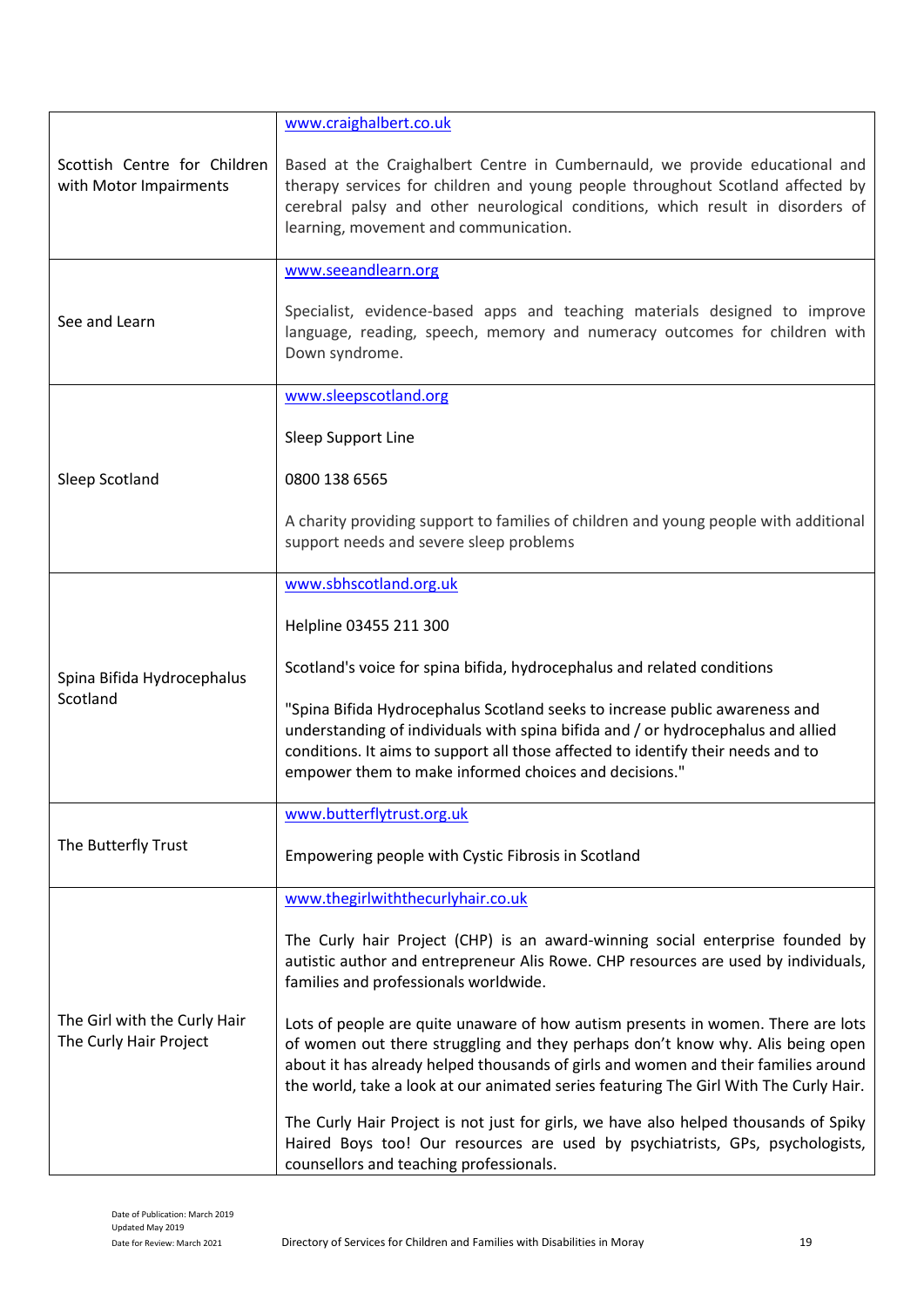|                                                                                 | www.theleannefund.co.uk                                                                                                                                                                                                                        |
|---------------------------------------------------------------------------------|------------------------------------------------------------------------------------------------------------------------------------------------------------------------------------------------------------------------------------------------|
| The Leanne Fund                                                                 | The foremost Cystic Fibrosis charity in Scotland, working with individuals and<br>families across the Highlands, Islands and Grampian to provide vital social,<br>practical, emotional and financial assistance - supporting the whole family. |
|                                                                                 | www.youngheart.info                                                                                                                                                                                                                            |
| The Scottish Association for<br><b>Children with Heart Disorders</b><br>(SACHD) | National charity providing information and support for children and young adults<br>with heart disorders.                                                                                                                                      |
|                                                                                 | Note - Use of Caravan for short holiday breaks in Perthshire.                                                                                                                                                                                  |
|                                                                                 | www.togetherforshortlives.org.uk                                                                                                                                                                                                               |
| <b>Together for Short Lives</b>                                                 | 0808 8088 100                                                                                                                                                                                                                                  |
|                                                                                 | We are the UK's leading charity for the 49,000 children living with life-limiting                                                                                                                                                              |
|                                                                                 | conditions, and their families. We are here to ensure that no child or family is ever<br>left behind when it comes to getting vital care and support.                                                                                          |
|                                                                                 | www.rarechromo.org                                                                                                                                                                                                                             |
| Unique                                                                          | Helpline 01883 723 356                                                                                                                                                                                                                         |
|                                                                                 | The Rare Chromosome Support Group                                                                                                                                                                                                              |
|                                                                                 | To inform, support and alleviate the isolation of anyone affected by a rare<br>chromosome disorder and to raise public awareness.                                                                                                              |
|                                                                                 | www.youngminds.org.uk                                                                                                                                                                                                                          |
| <b>Young Minds</b>                                                              | Young Minds is a charity working with children, young people, their families & the<br>professionals who support them for better mental health & wellbeing.                                                                                     |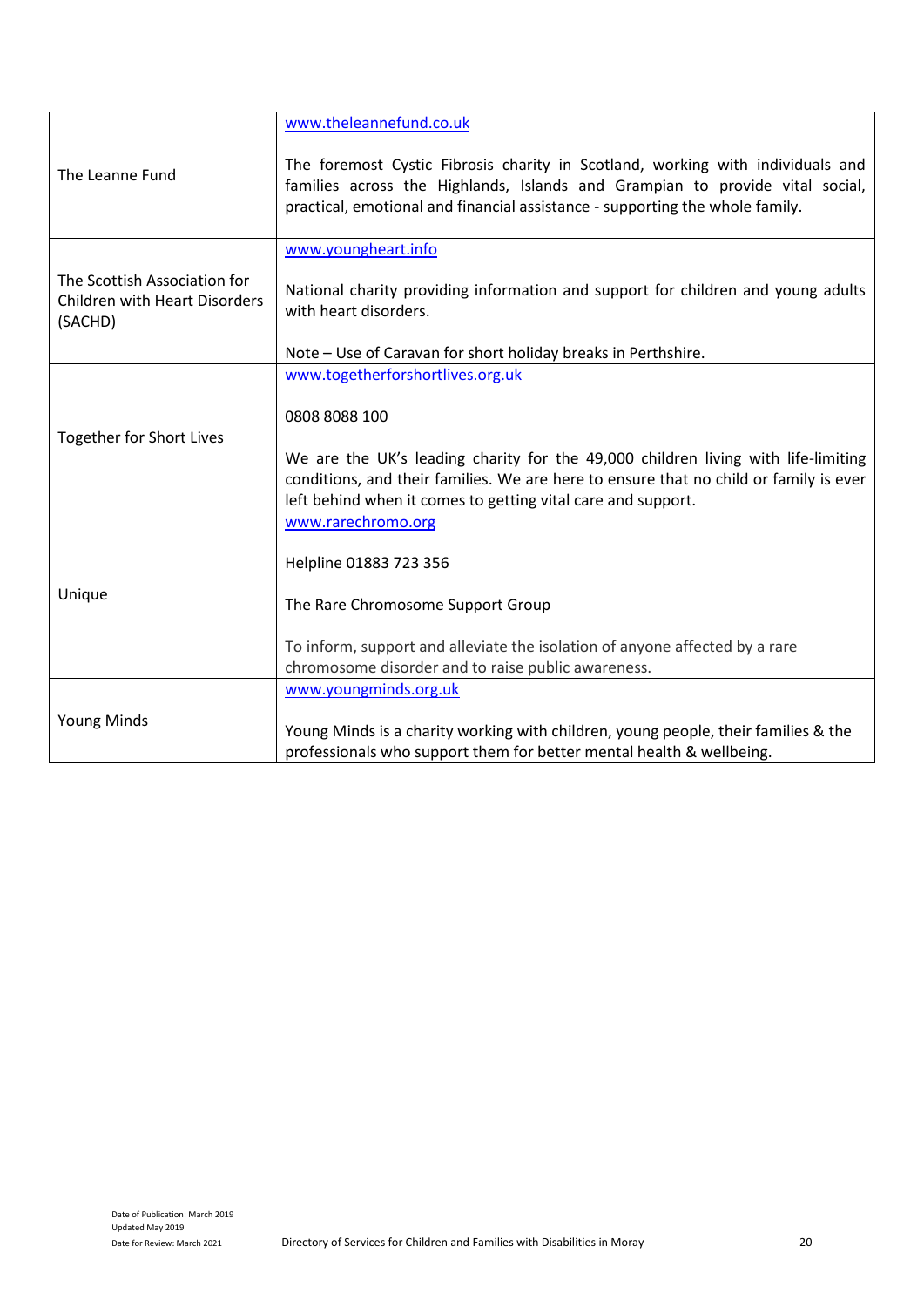| <b>Physical Activity and Sports or Social Opportunities in Moray</b> |                                                                                                                           |
|----------------------------------------------------------------------|---------------------------------------------------------------------------------------------------------------------------|
|                                                                      | Facebook Page                                                                                                             |
| <b>Beatz Community Drumming</b>                                      | Drumming group in Elgin                                                                                                   |
|                                                                      | For older children and young adults.                                                                                      |
|                                                                      | No website but visit the Dragonfly Drama Facebook Page or call Emma Sharpe on<br>07736 939 026.                           |
| Dragonfly Drama                                                      | Drama Therapy and Drama classes in Moray for children with a wide range of<br>additional support needs.                   |
|                                                                      | Also available in school or class groups, please speak to your school about this.                                         |
|                                                                      | www.friendlyaccess.org/category/events/                                                                                   |
| Friendly Access SurfABLE and<br><b>SwimABLE sessions</b>             | Inclusive swimming and surfing lessons in Moray available to children with<br>additional support needs.                   |
|                                                                      | www.morayhydrotherapypool.co.uk                                                                                           |
|                                                                      | 01309 672 984                                                                                                             |
| Moray Hydrotherapy Pool                                              | Hydrotherapy Pool in Forres                                                                                               |
|                                                                      | The pool is fully wheelchair-friendly from its entrance and reception area to its<br>changing rooms and pool.             |
|                                                                      | The pool has a hoist for helping disabled users to enter and leave the pool.                                              |
|                                                                      | www.morayrda.org.uk                                                                                                       |
| Moray Riding for the Disabled                                        | Cranloch Riding Centre, Near Elgin, IV30 8QX                                                                              |
|                                                                      | Inclusive Horse Riding for children and adults with a disability ion Moray. Can be<br>accessed via Education or directly. |
| Nairn Saturday Club (NAS)                                            | <b>Glyn Morris</b>                                                                                                        |
|                                                                      | www.nasmorayandnairn.org.uk                                                                                               |
|                                                                      | Grigor House, Nairn. One Saturday per month. Parents and children social group.                                           |
| <b>Wednesday Night Group</b>                                         | Lesley Mawhinney 01343 557 922                                                                                            |
|                                                                      | Forres Academy, Fortnightly Wednesday evening group facilitated by parents.                                               |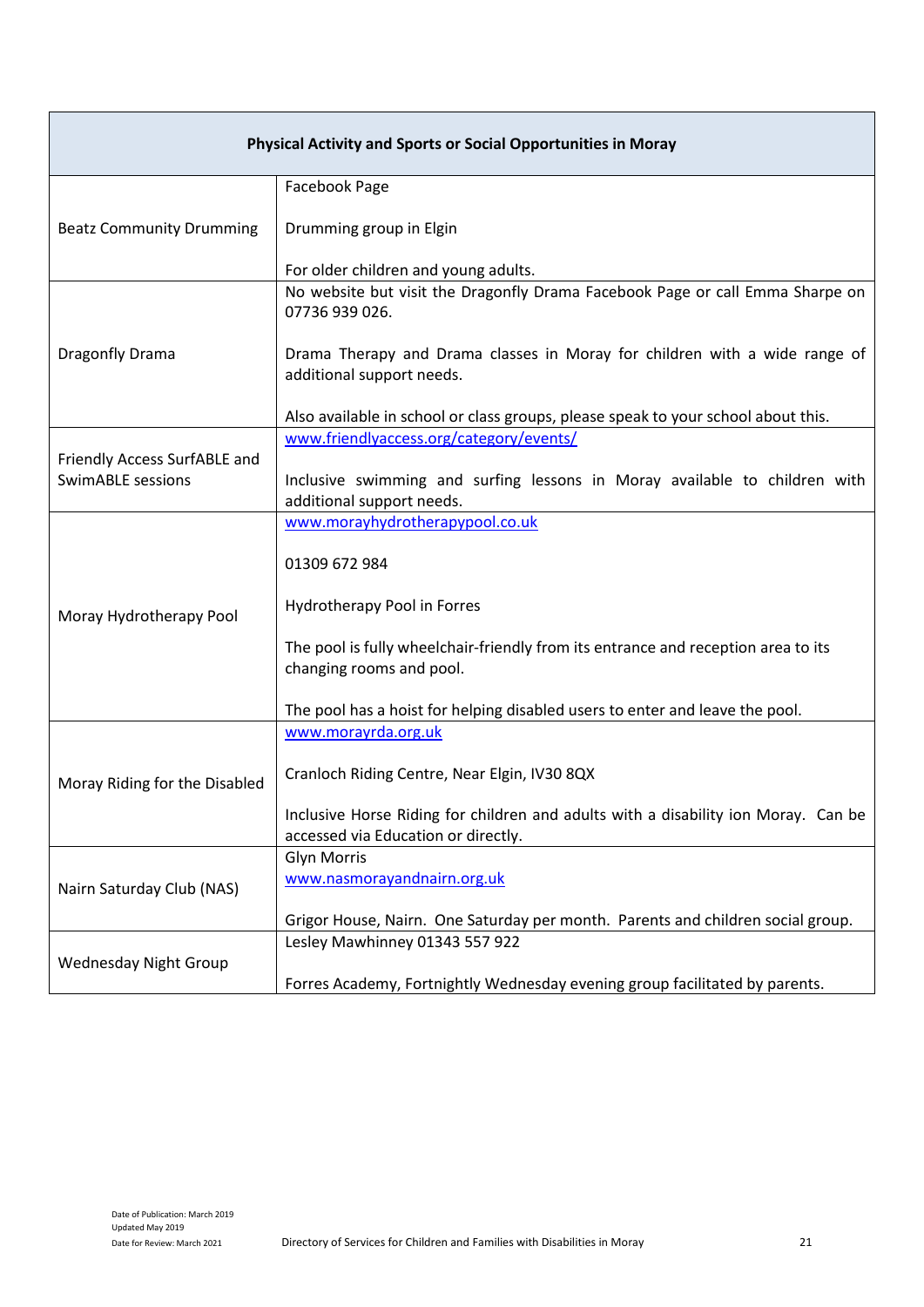| <b>Useful Resources and Publications</b>                                     |                                                                                                                                                                                                                                                                                                                                                                    |
|------------------------------------------------------------------------------|--------------------------------------------------------------------------------------------------------------------------------------------------------------------------------------------------------------------------------------------------------------------------------------------------------------------------------------------------------------------|
|                                                                              | www.councilfordisabledchildren.org.uk                                                                                                                                                                                                                                                                                                                              |
| <b>Council for Disabled Children</b>                                         | We are the umbrella body for the disabled children's sector bringing together<br>professionals, practitioners and policy-makers.                                                                                                                                                                                                                                   |
|                                                                              | GIRFEC is a Scottish Government Policy which was introduced in 2006 to ensure<br>that children's needs were being prioritised and that information was being shared<br>appropriately.                                                                                                                                                                              |
|                                                                              | You might have heard professionals mention GIRFEC or SHANARRI at meetings or<br>home visits to your child.                                                                                                                                                                                                                                                         |
| Getting it Right for Every                                                   | SHANARRI is an acronym that stands for Safe, Healthy, Achieving, Nurtured, Active,<br>Respected, Responsible and Included.                                                                                                                                                                                                                                         |
| Child (GIRFEC)                                                               | GIRFEC is a way for families to work in partnership with people who can support<br>them, such as Teachers, Health Visitors, School Nurses and Social Workers.                                                                                                                                                                                                      |
|                                                                              | If you would like to know more about Getting it Right for Every Child or the way it<br>is used in Moray please speak with your child's Named Person. More can be found<br>online about GIRFEC at the Scottish Government Website and other Google<br>searches.                                                                                                     |
|                                                                              | www.gov.scot/policies/girfec                                                                                                                                                                                                                                                                                                                                       |
| Scotland's Commissioner for                                                  | www.dera.ioe.ac.uk/15891/1/sh Elig Crit FINAL SCCYP REPORT 29 oct.pdf                                                                                                                                                                                                                                                                                              |
| Children and Young People -<br>Full report                                   | Social work services for disabled children and young people and their families:<br>assessment and eligibility                                                                                                                                                                                                                                                      |
|                                                                              | www.gov.scot/publications/self-directed-support-guide-carers                                                                                                                                                                                                                                                                                                       |
| Self-Directed Support                                                        | Publications by the Scottish Government, including guides for individuals, carers<br>and professionals                                                                                                                                                                                                                                                             |
|                                                                              | www.fsdc.org.uk                                                                                                                                                                                                                                                                                                                                                    |
| For Scotland's Disabled<br>Children                                          | For Scotland's Disabled Children (fSDC) aims to turn the good intentions of policy<br>and legislation into better lives for families with disabled children.                                                                                                                                                                                                       |
| Moray Additional Support<br><b>Needs Strategy for Schools</b><br>2017 - 2027 | www.moray.gov.uk/downloads/file116628.pdf                                                                                                                                                                                                                                                                                                                          |
|                                                                              | This strategy creates the opportunity to develop a quality education provision for<br>children and young people in Moray who have additional support needs, building<br>on existing good practice. Any service delivered sits within the Scottish<br>Government legislation of Children and Young People Scotland Act 2014, "Getting<br>it Right for Every Child". |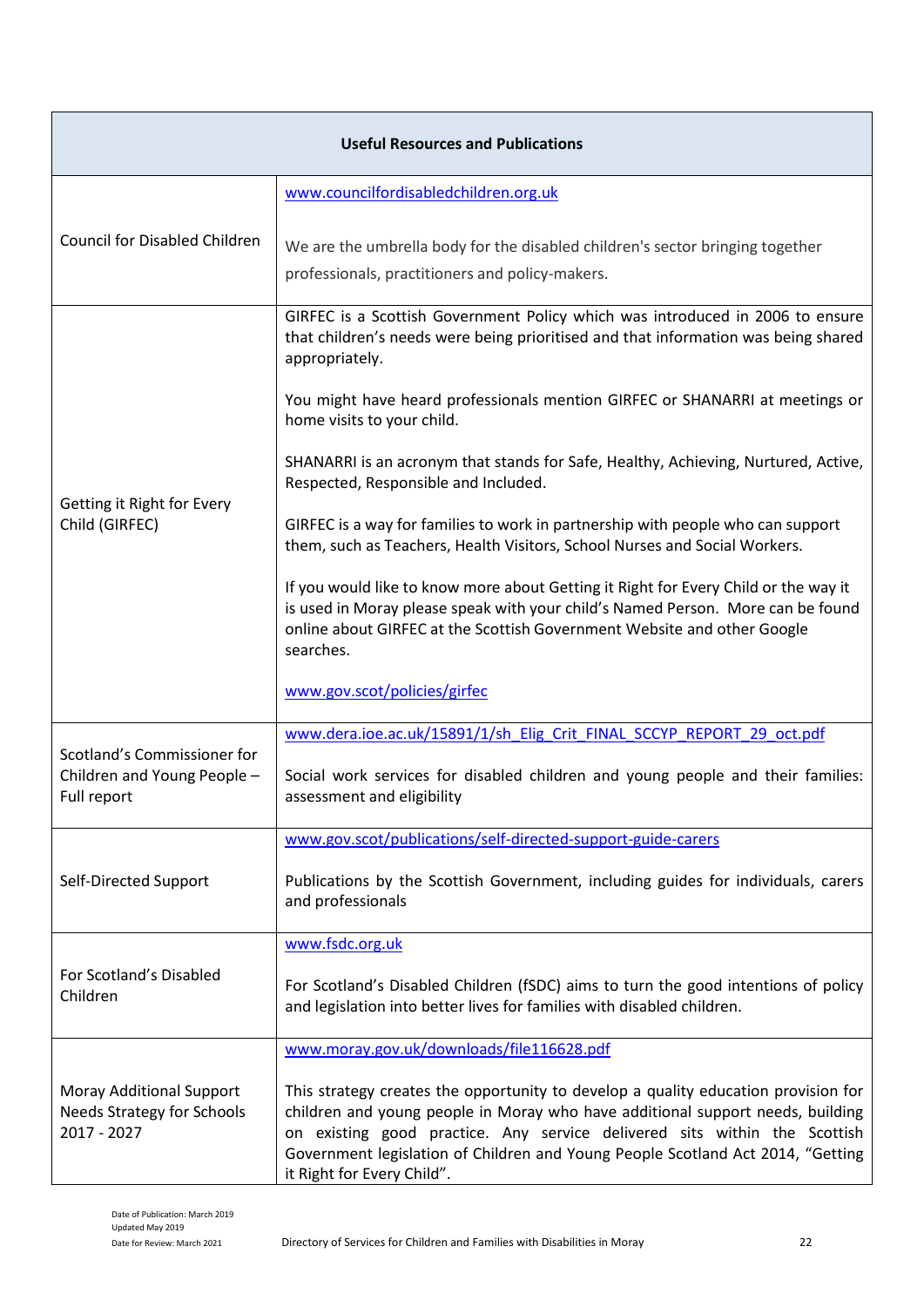|                                                                             | www.moray.gov.uk/moray_standard/page_88707.html                                                                                                                                                                                                                                                                                         |
|-----------------------------------------------------------------------------|-----------------------------------------------------------------------------------------------------------------------------------------------------------------------------------------------------------------------------------------------------------------------------------------------------------------------------------------|
| Moray Autism Strategy 2014 -<br>2024                                        | This strategy has been written to explain what people with autism and their<br>families have said is needed to support them in the future, no matter how young<br>or old they are or how able they are.<br>It describes what services and support we plan to be available and how we aim to<br>achieve it.                              |
|                                                                             | https://www.cen.scot.nhs.uk/                                                                                                                                                                                                                                                                                                            |
| <b>NHS Scotland</b><br>Children with Exceptional<br><b>Healthcare Needs</b> | www.cen.scot.nhs.uk/home/useful-links                                                                                                                                                                                                                                                                                                   |
|                                                                             | Our vision: For all children, parents and professionals in Scotland to be aware of                                                                                                                                                                                                                                                      |
|                                                                             | what children and young people with exceptional and complex healthcare needs                                                                                                                                                                                                                                                            |
|                                                                             | require for support and that every child receives evidence based specialist care<br>throughout their healthcare pathway. All children will have improved health and<br>well-being outcomes.                                                                                                                                             |
|                                                                             | www.youroptionsunderstood.co.uk                                                                                                                                                                                                                                                                                                         |
| Your Options Understood<br>Y.O.U.                                           | Email: danielle@youroptionsunderstood.co.uk                                                                                                                                                                                                                                                                                             |
|                                                                             | Mobile: 07938 998 091                                                                                                                                                                                                                                                                                                                   |
|                                                                             | Y.O.U. offers independent advice in terms of living with a disability in areas such as<br>Self-Directed Support, sharing my own experiences of life with a disability,<br>advocating for those living with a physical impairment and offering consultations<br>and training to support workers and others working with disabled people. |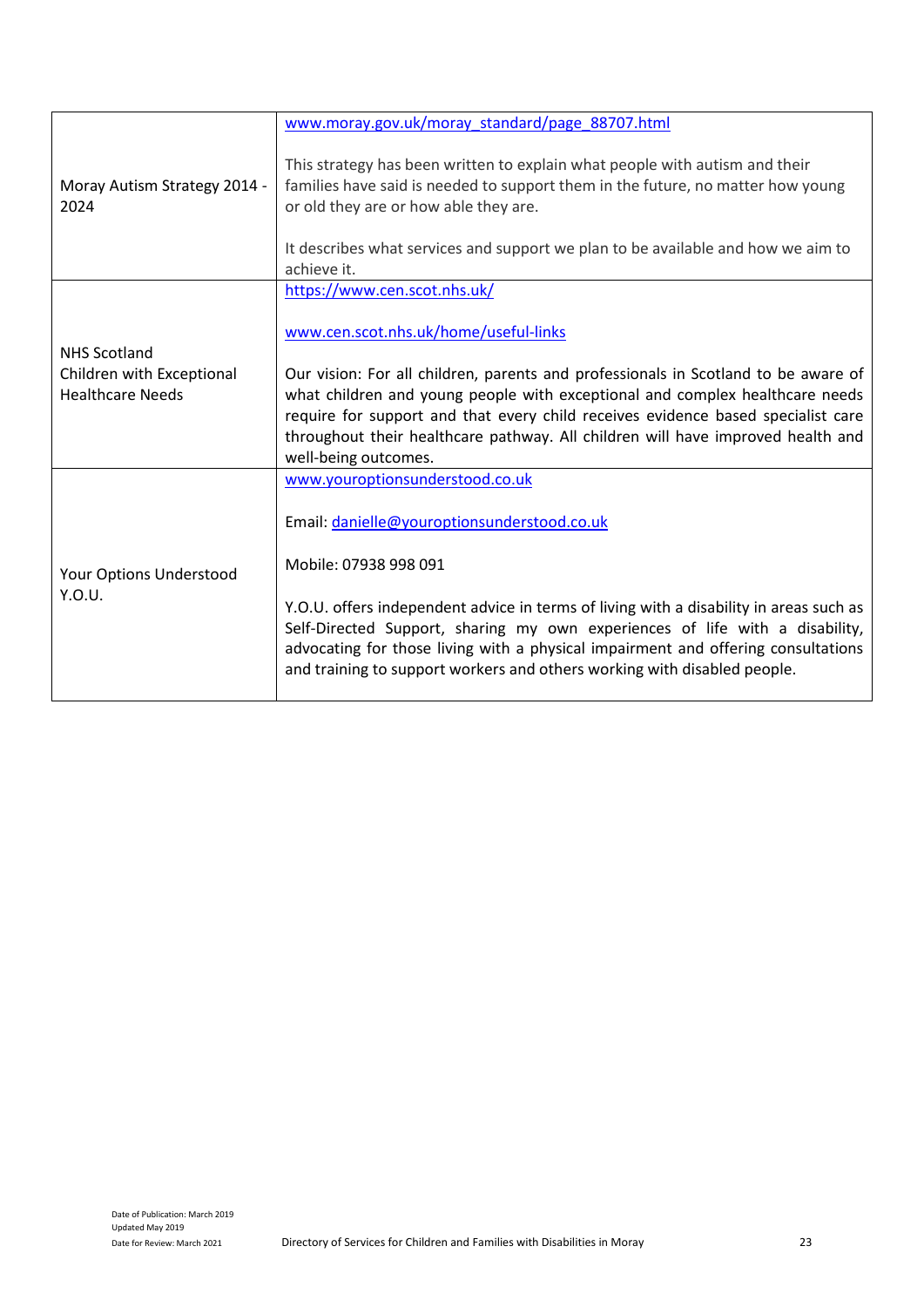| <b>Financial, Benefits and Legal Information</b> |                                                                                                                                                                                                                                                                                                     |
|--------------------------------------------------|-----------------------------------------------------------------------------------------------------------------------------------------------------------------------------------------------------------------------------------------------------------------------------------------------------|
|                                                  | www.moray.gov.uk/moray_standard/page_40008.html<br>Moray Resource Centre, Maisondieu Road, Elgin, Moray, IV30 1RX                                                                                                                                                                                   |
| <b>Blue Badge</b>                                | 01343 547 589                                                                                                                                                                                                                                                                                       |
|                                                  | Disabled Parking Permit. Eligible if in receipt of high rate 'Mobility' Disability<br>Living Allowance.                                                                                                                                                                                             |
|                                                  | www.gov.uk/carers-allowance                                                                                                                                                                                                                                                                         |
| Carer's Allowance                                | You could get £64.60 a week if you care for someone at least 35 hours a week<br>and they get certain benefits.                                                                                                                                                                                      |
|                                                  | You do not get paid extra if you care for more than one person.                                                                                                                                                                                                                                     |
|                                                  | www.gov.uk/disability-living-allowance-children                                                                                                                                                                                                                                                     |
|                                                  | Disability Living Allowance (DLA) for children may help with the extra costs of<br>looking after a child who:                                                                                                                                                                                       |
|                                                  | is under 16<br>$\bullet$                                                                                                                                                                                                                                                                            |
| <b>Disability Living Allowance</b><br>(DLA)      | has difficulties walking or needs much more looking after than a child of the<br>$\bullet$<br>same age who does not have a disability                                                                                                                                                               |
|                                                  | They will need to meet all the eligibility requirements.                                                                                                                                                                                                                                            |
|                                                  | The DLA rate is between £22.65 and £145.35 a week and depends on the level of<br>help the child needs.                                                                                                                                                                                              |
|                                                  | There are two components of DLA, 'Care' and 'Mobility'.                                                                                                                                                                                                                                             |
|                                                  | www.moray.gov.uk/moray_standard/page_111452.html                                                                                                                                                                                                                                                    |
| <b>Income Maximisation Team</b>                  | 0300 123 4563                                                                                                                                                                                                                                                                                       |
|                                                  | Money Advice and Support filling out forms, for example Disability Living                                                                                                                                                                                                                           |
|                                                  | Allowance and Personal Independence Payments<br>0808 808 4000                                                                                                                                                                                                                                       |
| Money Advice Helpline                            | www.nationaldebtline.org/S/Pages/default.aspx                                                                                                                                                                                                                                                       |
|                                                  | National Debtline. Providing free impartial debt advice from experts who care.                                                                                                                                                                                                                      |
|                                                  | www.motability.co.uk                                                                                                                                                                                                                                                                                |
| <b>Motability Scheme</b>                         | The Motability Scheme provides an affordable, worry-free way for people with<br>disabilities to lease a car, scooter or powered wheelchair in exchange for their<br>mobility allowance. The Scheme is operated by Motability Operations Ltd, under<br>contract to Motability, a registered Charity. |
|                                                  | Children over the age of 3 years only.                                                                                                                                                                                                                                                              |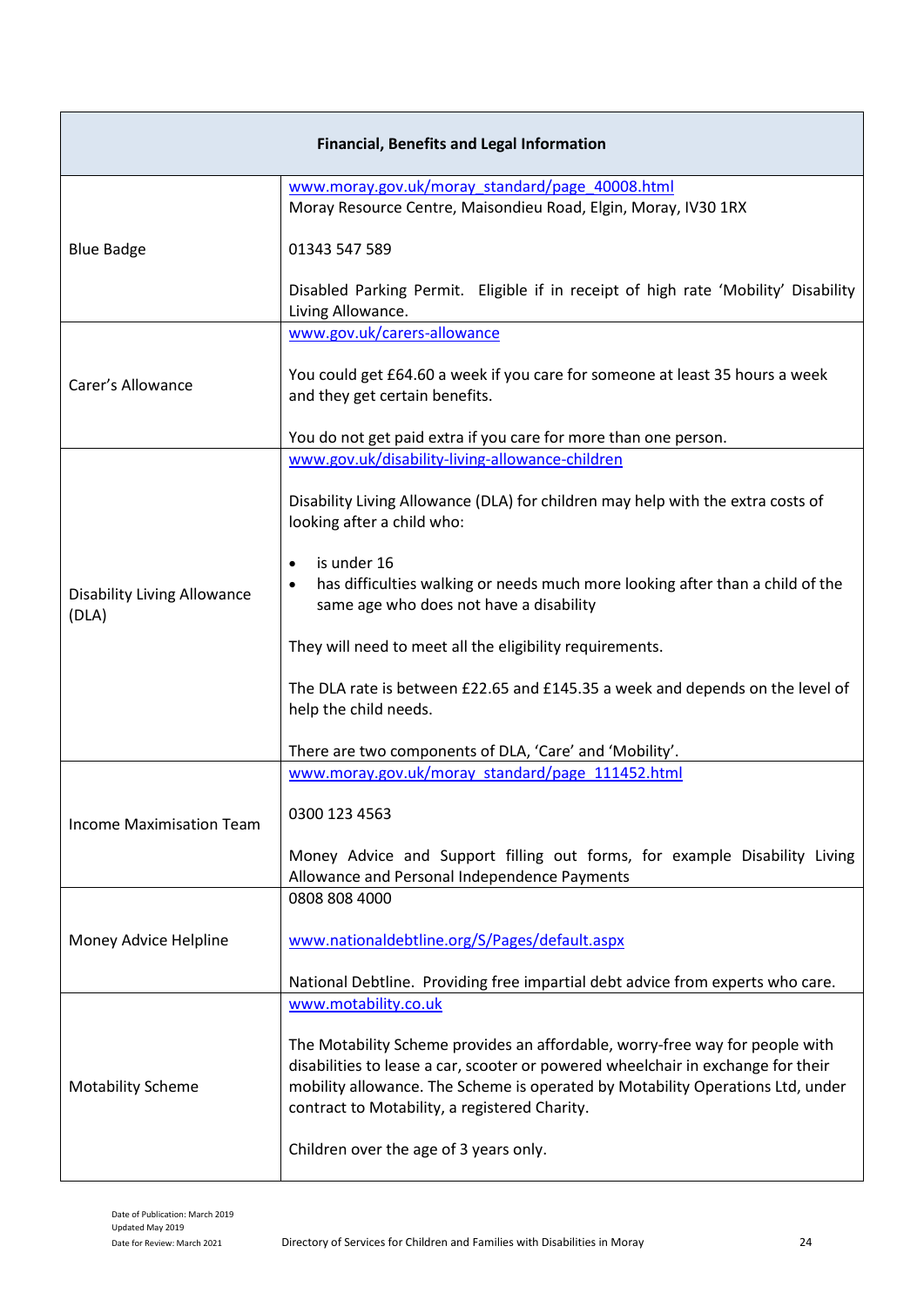| <b>National Entitlement Card</b>                  | A Child who is awarded Disability Living Allowance may be entitled to a Bus Pass<br>to allow them to travel free with a carer by bus.                                                                                                                                                                                                                                                                                                                                                                                                                                                |
|---------------------------------------------------|--------------------------------------------------------------------------------------------------------------------------------------------------------------------------------------------------------------------------------------------------------------------------------------------------------------------------------------------------------------------------------------------------------------------------------------------------------------------------------------------------------------------------------------------------------------------------------------|
| Self-Directed Support<br>Scotland                 | www.selfdirectedsupportscotland.org.uk<br>Self-Directed Support is a way of providing support to children and young people<br>up to the age of 18 years old, who have a disability and meet the eligibility<br>criteria.<br>This is a one-stop-shop for information about Self-directed Support for people                                                                                                                                                                                                                                                                           |
| <b>Shelter Scotland</b><br><b>Housing Support</b> | who use social care services and health and social care professionals.<br>www.scotland.shelter.org.uk<br>Independent Housing advice and support in relation to private renting,<br>homelessness and repairs.                                                                                                                                                                                                                                                                                                                                                                         |
| <b>Warmer Homes</b>                               | Warmer Homes Scotland is designed to help vulnerable people make their homes<br>warmer and more comfortable by installing a range of energy saving measures.<br>The Scottish Government is offering assistance to homeowners and private<br>sector tenants struggling to heat their home, who have lived in their property for<br>at least twelve months, and who meet the qualifying criteria.<br>For more information about the scheme, and to check if you qualify, please<br>contact Home Energy Scotland on 0808 808 2282 and an energy advisor will be<br>happy to assist you. |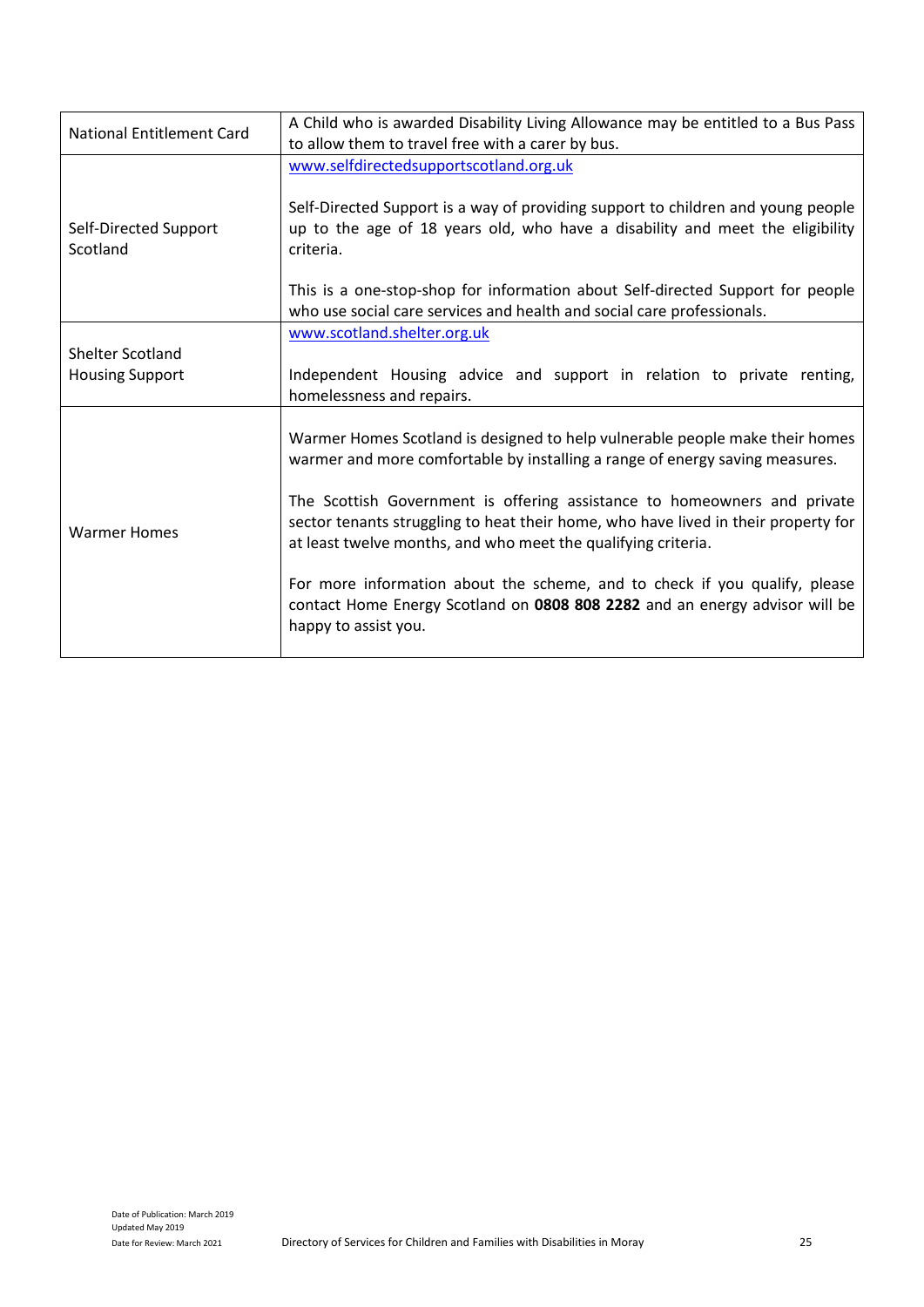| <b>Young Adults</b>                                                               |                                                                                                                                                                                                                                                                                                                                                                                  |
|-----------------------------------------------------------------------------------|----------------------------------------------------------------------------------------------------------------------------------------------------------------------------------------------------------------------------------------------------------------------------------------------------------------------------------------------------------------------------------|
| <b>DWP Appointee</b><br>(Young People 16 years and<br>older)                      | www.gov.uk/become-appointee-for-someone-claiming-benefits<br>You can apply for the right to deal with the benefits of someone who cannot<br>manage their own affairs because they're mentally incapable or severely<br>disabled.<br>Only 1 appointee can act on behalf of someone who is entitled to benefits (the<br>claimant) from the Department for Work and Pensions (DWP). |
| <b>Financial Guardianship</b><br>Scotland<br>(Young People 16 years and<br>older) | www.mwcscot.org.uk/the-law/adults-with-incapacity-act/financial-guardianship<br>The Adults with Incapacity (Scotland) Act 2000 introduced some new<br>arrangements for making decisions and taking actions to safeguard the personal<br>welfare, property, and financial affairs of adults whose capacity to do so is<br>impaired.                                               |
| Independent Living Fund:<br><b>Transition Fund</b>                                | https://ilf.scot/transition-fund/<br>Are you aged 16-21, and living with a disability in Scotland? You could be eligible<br>for up to £7,500 in funding, for 1 year, from the Transition Fund! We can support<br>you to try new activities and experiences that will enhance your independence,<br>confidence and help you to spend more time with other people.                 |
| Personal Independence<br>Payment (PIP)<br>(Young People 16 years and<br>older)    | www.gov.uk/pip<br>Personal Independence Payment (PIP) can help you with some of the extra costs<br>if you have a long term ill-health or disability.<br>You could get between £22.65 and £145.35 a week if you're aged 16 or over<br>This replaces DLA for those aged 16 years and older.                                                                                        |
| Power of Attorney<br>(Young People 16 years and<br>older)                         | www.mwcscot.org.uk/the-law/adults-with-incapacity-act/power-of-attorney<br>A power of attorney is authority given by an individual with capacity, known as<br>the Granter, to another person(s), known as the Attorney(s), to deal with aspects<br>of the Granter's affairs.                                                                                                     |
| S47 Certificate<br>(Young People 16 years and<br>older)                           | Under the Adults with Incapacity Act, a person over 16 years old who is unable to<br>consent to treatment will require a S47 Certificate signed by their GP. This allows<br>their parent or carer to consent to routine medical and dental treatment.                                                                                                                            |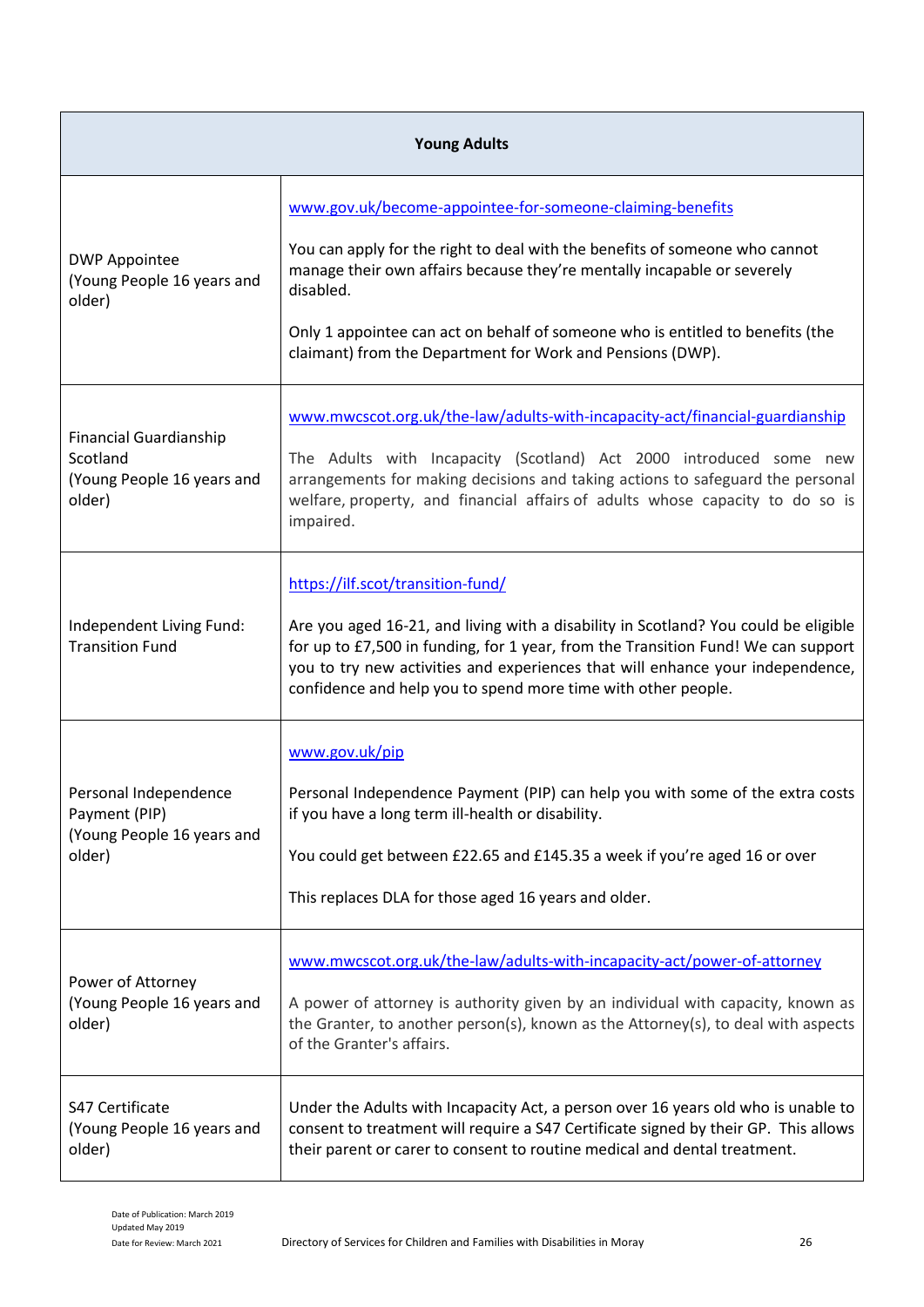|                                                                          | www.scottishtransitions.org.uk                                                                                                                                                                                                                                                                          |
|--------------------------------------------------------------------------|---------------------------------------------------------------------------------------------------------------------------------------------------------------------------------------------------------------------------------------------------------------------------------------------------------|
| <b>Scottish Transitions Forum</b>                                        | Our vision is for all young people (14 to 25 years) who require additional support<br>get the information and help they need to live the lives they want.<br>Objectives:                                                                                                                                |
|                                                                          | Facilitate partnerships and collaboration that puts young people at the<br>centre of their support<br>Lead the implementation of the 'Principles of Good Transitions'                                                                                                                                   |
|                                                                          | Empower young people to be the voices of change<br>$\bullet$                                                                                                                                                                                                                                            |
|                                                                          | The Scottish Transitions Forum began in 2008 and currently there are over 850<br>members representing a wide range of professionals, young people, parents and<br>carers.                                                                                                                               |
|                                                                          | Membership is free and is open to anyone who is committed to improving<br>transitions for young people with additional support needs.                                                                                                                                                                   |
| Welfare Guardianship<br>Scotland<br>(Young People 16 years and<br>older) | https://www.mwcscot.org.uk/the-law/adults-with-incapacity-act/welfare-<br>guardianship                                                                                                                                                                                                                  |
|                                                                          | By law, if an adult is unable to make key decisions or take necessary actions to<br>safeguard their own welfare, a court can appoint a 'welfare guardian' to do this<br>for them. Welfare guardians can make decisions about where a person lives, as<br>well as about their personal and medical care. |
|                                                                          | A Parent or Carer should seek legal advice when the child reaches the age of 15<br>years and 9 months.                                                                                                                                                                                                  |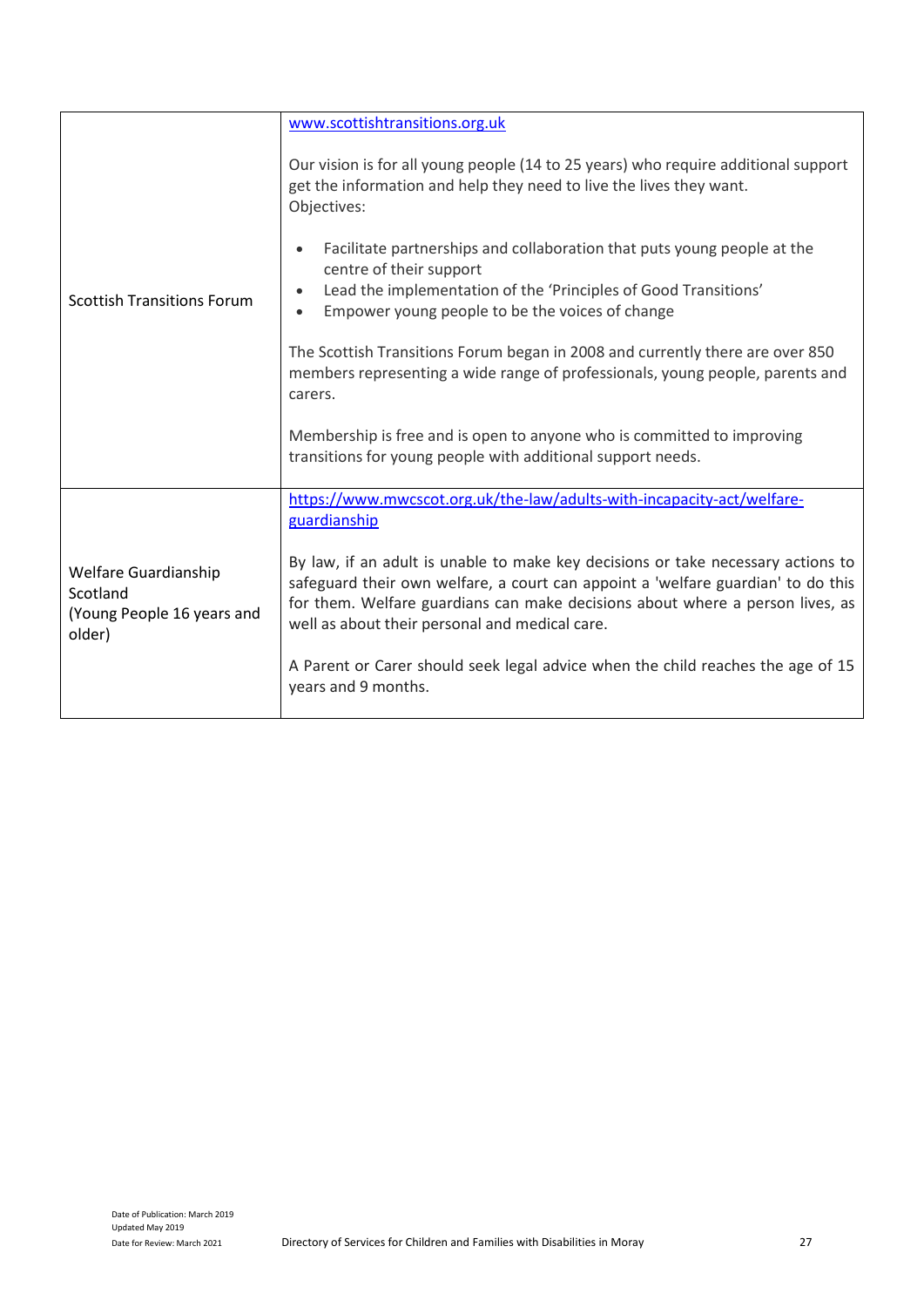| <b>Targeted Support Outwith Universal Services</b>                                                                                                                                                                             |                                                                                                                                                                                                                                               |
|--------------------------------------------------------------------------------------------------------------------------------------------------------------------------------------------------------------------------------|-----------------------------------------------------------------------------------------------------------------------------------------------------------------------------------------------------------------------------------------------|
| Children's Disability Team<br>Integrated Children's<br><b>Services</b><br>Moray Council<br>Pilot Project until May 2019                                                                                                        | A team within Local Authority Social Work specific to working with Children with<br>Disabilities whose needs are not being fully met by Universal Services (Family,<br>Friends, Community, Education and Health Supports).                    |
|                                                                                                                                                                                                                                | If your child is eligible, their Named Person will make a referral to Social Work,<br>highlighting the areas where your child's needs are not being met.                                                                                      |
|                                                                                                                                                                                                                                | A Social Worker will carry out an assessment of your child's needs, in partnership<br>with you as parents as well as the Team Around your Child.                                                                                              |
|                                                                                                                                                                                                                                | If your child is not currently allocated to the Children's Disability Team but you<br>would like to speak to someone about their eligibility, please contact your child's<br>Named Person in the first instance                               |
| <b>Transitions Team</b>                                                                                                                                                                                                        | As your child approaches adulthood, discussions will be held in relation to their<br>eligibility for adult services.                                                                                                                          |
|                                                                                                                                                                                                                                | The Transitions Team are a branch of Adult Social Work services who will support<br>you and your child throughout this transition.                                                                                                            |
| <b>Community Learning</b><br><b>Disability Team</b>                                                                                                                                                                            | Once your Child has turned 18 years old and if they meet the eligibility criteria,<br>their support will be assessed, reviewed and managed by the Community Learning<br>Disability Team or Community Care Team in Adult Services.             |
| And<br><b>Community Care Team</b>                                                                                                                                                                                              | Access Care Team 01343 563 999                                                                                                                                                                                                                |
|                                                                                                                                                                                                                                | Please note:                                                                                                                                                                                                                                  |
| The following services can be accessed via packages of targeted support following a Child in Need Assessment,<br>should there be specific areas of unmet need for your child.                                                  |                                                                                                                                                                                                                                               |
| To discuss further, please contact your child's Named Person in the first instance.<br>If your child has an allocated Social Worker, please discuss the following options with them during an initial or<br>review assessment. |                                                                                                                                                                                                                                               |
|                                                                                                                                                                                                                                | www.cornerstone.org.uk 01343 544 586                                                                                                                                                                                                          |
| Cornerstone                                                                                                                                                                                                                    | 1:1 Support at home and in the community                                                                                                                                                                                                      |
|                                                                                                                                                                                                                                | Evening social groups and Holiday Playschemes for children with additional<br>support needs in Moray.                                                                                                                                         |
| H <sub>1</sub> Care                                                                                                                                                                                                            | www.h1careathome.com 01309 250 609                                                                                                                                                                                                            |
|                                                                                                                                                                                                                                | H1 Complex Care is a small team of highly trained individuals whose sole purpose<br>in life is to provide the finest lifestyle outcome for your disabled or injured family<br>member.                                                         |
|                                                                                                                                                                                                                                | Our extensive experience in this field enables us to assist the smooth transition of<br>people from hospital care to home care. While dealing with the many complexities<br>associated with the management of complicated medical conditions. |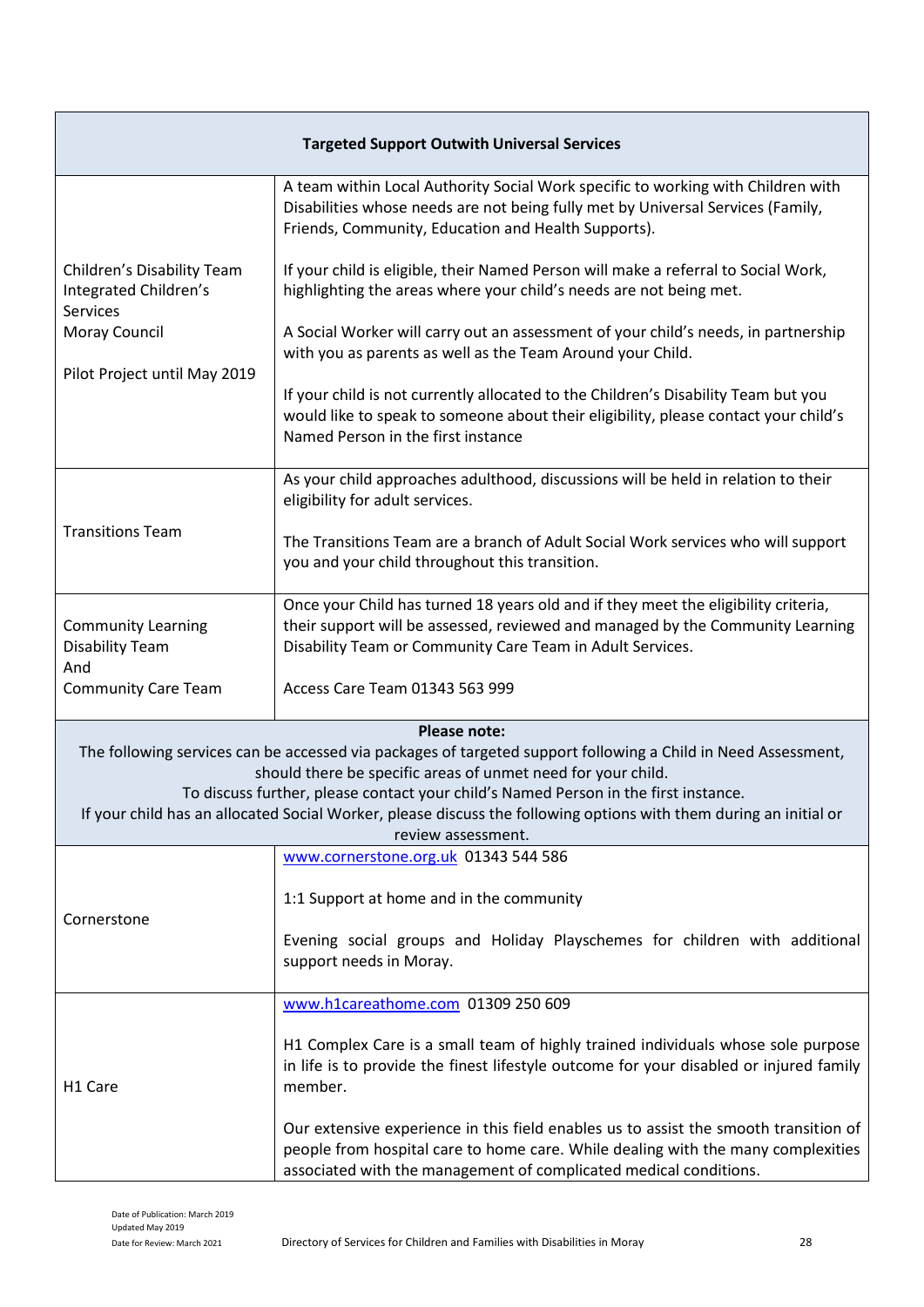| Crossroads                                                                     | www.crossroads-scotland.co.uk/contact/service/moray<br>T: 01343 544575<br>E: moray@crossroads-scotland.co.uk<br>Our primary focus is to ensure that every service user (Adults and Children)<br>receives the support that is right for them. We can support you with:<br><b>Personal Care</b><br>Getting up in the morning or going to bed at night<br>$\bullet$<br>Respite<br>$\bullet$<br>Companionship<br>$\bullet$<br>Housework<br>$\bullet$<br>Support to work placements, college or clubs<br>$\bullet$<br>Leisure activities<br>$\bullet$<br>Going on holiday<br>$\bullet$ |
|--------------------------------------------------------------------------------|-----------------------------------------------------------------------------------------------------------------------------------------------------------------------------------------------------------------------------------------------------------------------------------------------------------------------------------------------------------------------------------------------------------------------------------------------------------------------------------------------------------------------------------------------------------------------------------|
| Eve Childcare                                                                  | Personal Assistant Support                                                                                                                                                                                                                                                                                                                                                                                                                                                                                                                                                        |
| <b>Aberlour Options Moray</b><br><b>AKA</b><br><b>Aberlour Childcare Trust</b> | www.aberlour.org.uk/services/options-moray<br>01343 542 301<br>Specific support at home and in the community including support with caring and<br>respite.<br>Based at home, in the community or at Alba Place, Elgin.<br>This service is under review, with updated services being introduced in keeping<br>with the changing needs of the community.<br>Please speak with your child's Social Worker or someone at Alba Place in order to<br>fully explore the options available at that time.                                                                                  |
| Bagaduish                                                                      | www.badaguish.org/short-break-respite-care<br>01479 861 382<br>At Badaguish Holiday Care Lodge we offer fun, sociable and safe short breaks for<br>children and adults who have a learning disability and those with more complex<br>care and support requirements.<br>This is an opportunity for a holiday during which you can enjoy a varied<br>programme of outdoor activities (put together based on individual choice and<br>ability) and have any care and support requirements provided 24 hours a day by<br>qualified and experienced staff.                             |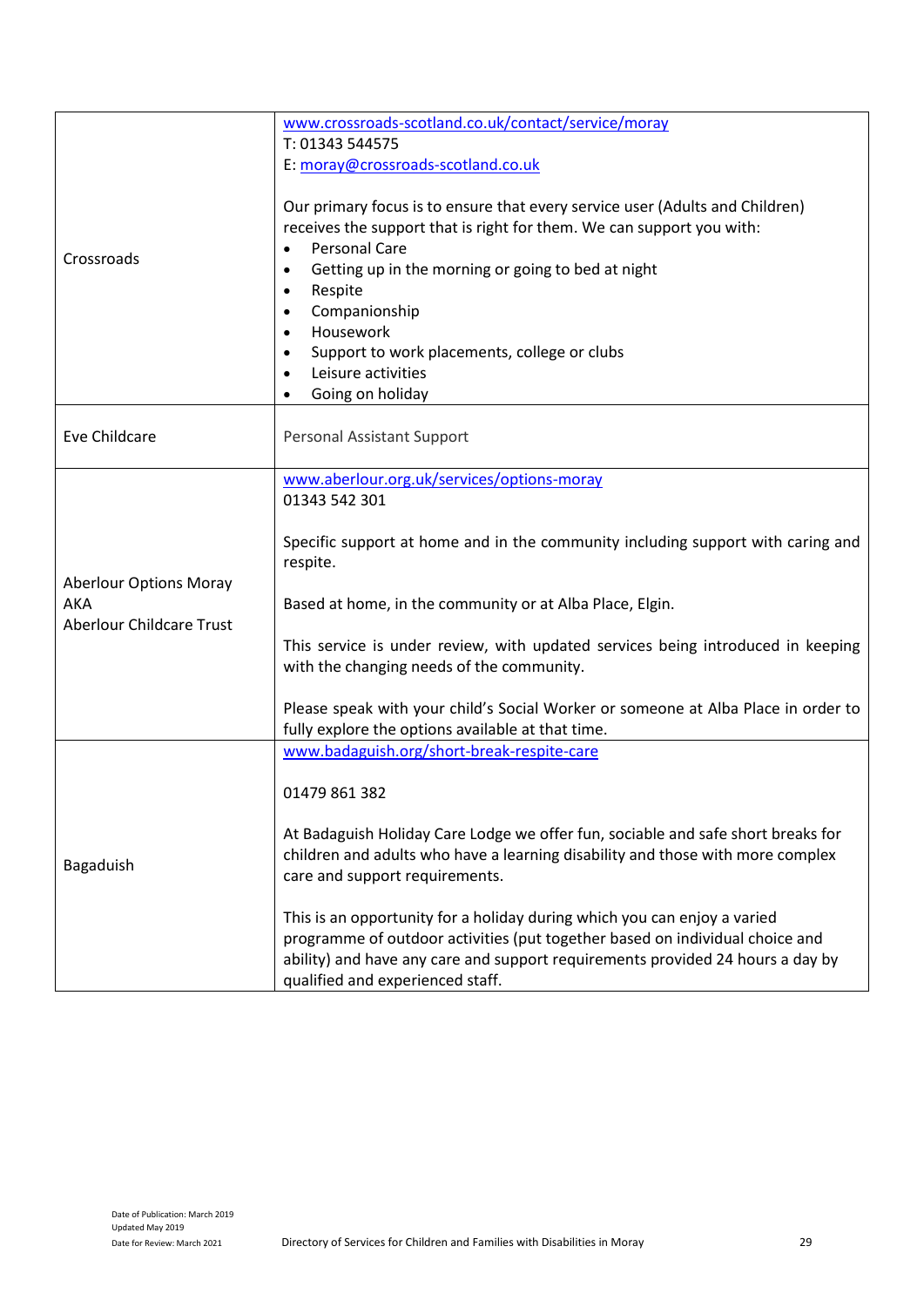| <b>Other</b>                                      |                                                                                                                                                                                                                                                                                                                                                            |
|---------------------------------------------------|------------------------------------------------------------------------------------------------------------------------------------------------------------------------------------------------------------------------------------------------------------------------------------------------------------------------------------------------------------|
|                                                   | www.aliss.org                                                                                                                                                                                                                                                                                                                                              |
| Aliss                                             | ALISS (A Local Information System for Scotland) is a service to help you find help<br>and support close to you when you need it most.                                                                                                                                                                                                                      |
| <b>CEA Card</b>                                   | 01224 526 016<br>www.ceacard.co.uk                                                                                                                                                                                                                                                                                                                         |
|                                                   | The Card enables a disabled cinema guest to receive a complimentary ticket for<br>someone to go with them when they visit a participating cinema.                                                                                                                                                                                                          |
|                                                   | Annexe Highfield House<br>01343 564 170                                                                                                                                                                                                                                                                                                                    |
| Children 1 <sup>st</sup> Moray                    | Children 1 <sup>st</sup> carry out a range of services for children and families in Moray.                                                                                                                                                                                                                                                                 |
|                                                   | At the time of writing this includes:                                                                                                                                                                                                                                                                                                                      |
|                                                   | <b>Rights Advocacy Mediation</b><br>Stronger Safer Families (1:1 or family work around experiences of trauma)<br>Forces Families Service (1:1 support to children with a parent in the Armed Forces)                                                                                                                                                       |
|                                                   | 6 Moss Street, Elgin<br>01343 550 088                                                                                                                                                                                                                                                                                                                      |
| Citizens Advice Bureau<br>Moray                   | www.moraycab.org.uk/contact.html                                                                                                                                                                                                                                                                                                                           |
|                                                   | Moray Citizens Advice Bureau is an independent local charity run by a Board of<br>volunteer directors drawn from the local community.                                                                                                                                                                                                                      |
|                                                   | Moray CAB provides high quality and effective advice, assistance and training for<br>tackling<br>local<br>people,<br>social<br>inclusion.<br>poverty<br>and<br>Moray CAB provides advice, information and practical assistance on a range of<br>issues which include: Benefits and Legal advice.                                                           |
|                                                   | www.disabledliving.co.uk                                                                                                                                                                                                                                                                                                                                   |
| <b>Disabled Living</b>                            | Disabled Living is a charity which provides impartial information and advice about<br>products, equipment (assistive technology) and services for disabled adults,<br>children, older people, carers and the professionals who support them. In<br>addition, we support people with bladder and bowel problems through our<br>service, Bladder & Bowel UK. |
| Grampian Children's<br><b>Bereavement Network</b> | www.gbcn.org.uk                                                                                                                                                                                                                                                                                                                                            |
|                                                   | Supporting bereaved children and young people in Grampian                                                                                                                                                                                                                                                                                                  |
| Green Bin                                         | Where households cannot accommodate their residual waste in one 240l green<br>wheeled bin, it may be exchanged for a 360l bin. This includes families with 5 or<br>more family members and families with two or more children in nappies.                                                                                                                  |
|                                                   | Where children require nappies past the age of four years families are also eligible<br>for a larger green bin.                                                                                                                                                                                                                                            |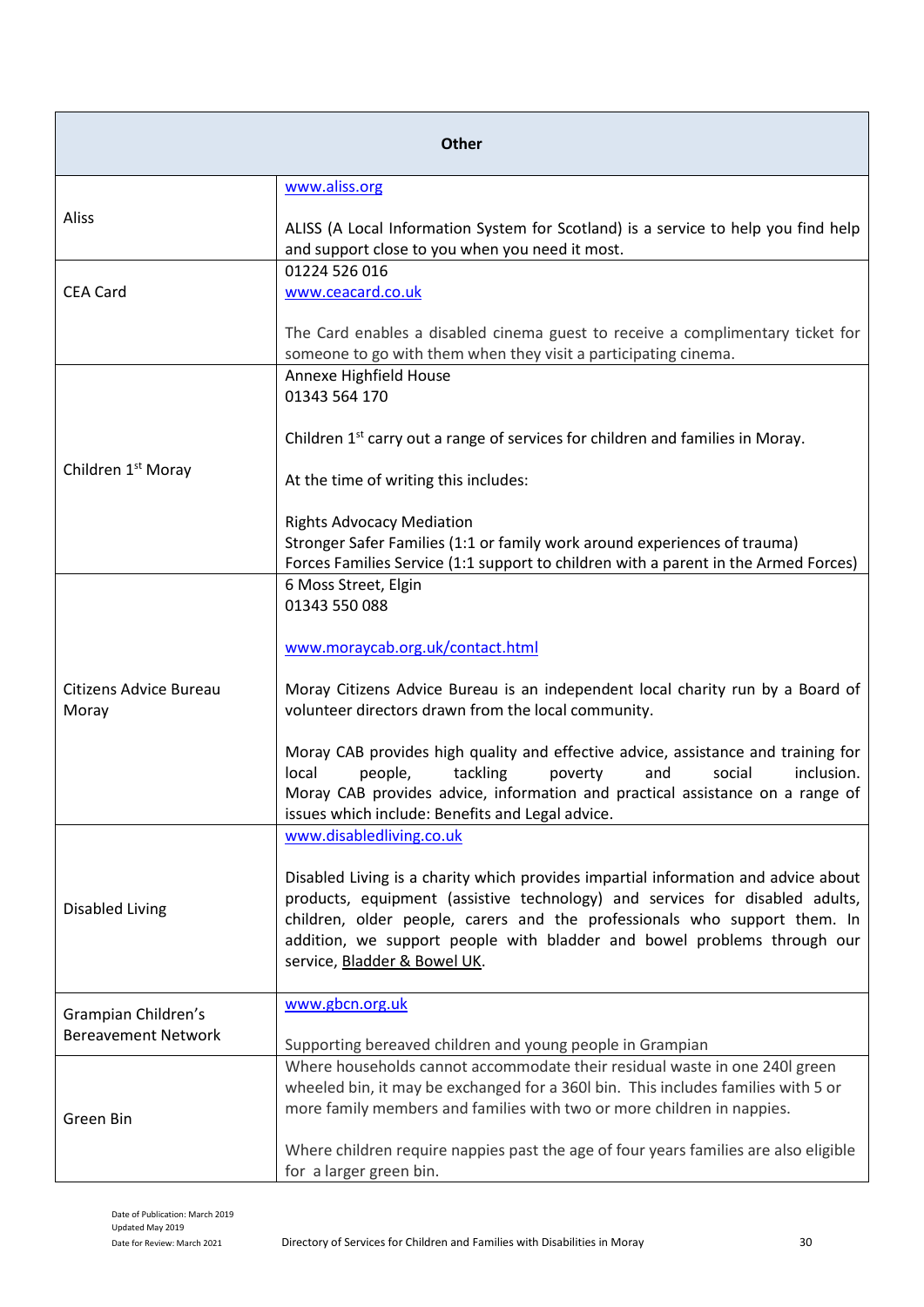|                                                                    | www.ilf.scot/transition-fund/person-centred-planning-grant                                                                                                                                                                                                                                                                                                                                                                                                                                                                                                                          |
|--------------------------------------------------------------------|-------------------------------------------------------------------------------------------------------------------------------------------------------------------------------------------------------------------------------------------------------------------------------------------------------------------------------------------------------------------------------------------------------------------------------------------------------------------------------------------------------------------------------------------------------------------------------------|
| Independent Living Fund<br><b>Person Centred Planning</b><br>Grant | Our Transition Fund grant can now be used by young people aged 16-21 with a<br>disability or impairment to plan for outcomes that lead to their involvement and<br>participation in their community. There is a shortened application process to<br>obtain funding for person centred planning that can aid a future application for a<br>grant of up to £7,500.                                                                                                                                                                                                                    |
|                                                                    | 01224 556 841 or 556 012                                                                                                                                                                                                                                                                                                                                                                                                                                                                                                                                                            |
| Mobility and Rehabilitation<br>Service (MARS)                      | Referrals are via Health, Physiotherapy and Occupational Therapy                                                                                                                                                                                                                                                                                                                                                                                                                                                                                                                    |
|                                                                    | This is an NHS Grampian service based at Woodend Hospital in Aberdeen.                                                                                                                                                                                                                                                                                                                                                                                                                                                                                                              |
| Partners in Policymaking                                           | www.in-controlscotland.org/programmes/partnersinpolicymaking<br>This is course run by In Control Scotland.<br>Partners in Policymaking is a leadership development programme, which is<br>designed for disabled adults and parents of disabled children.<br>The overall aim of Partners in Policymaking is to increase social inclusion and<br>achieve social justice. It specifically aims to do this for people who are at risk of<br>social exclusion due to labels of disability. It achieves this aim by recruiting,<br>educating and training the next generation of leaders. |
| <b>SSAFA</b>                                                       | www.ssafa.org.uk/scotland<br>www.ssafa.org.uk/moray-nairn-banffshire<br>Support for families who work or have worked for the armed forces in Moray,<br>including advice, signposting and support including practical and financial support.                                                                                                                                                                                                                                                                                                                                         |
| Winston's Wish                                                     | www.winstonswish.org<br>National Charity providing information and support to children who have<br>experienced the loss of a loved one.                                                                                                                                                                                                                                                                                                                                                                                                                                             |